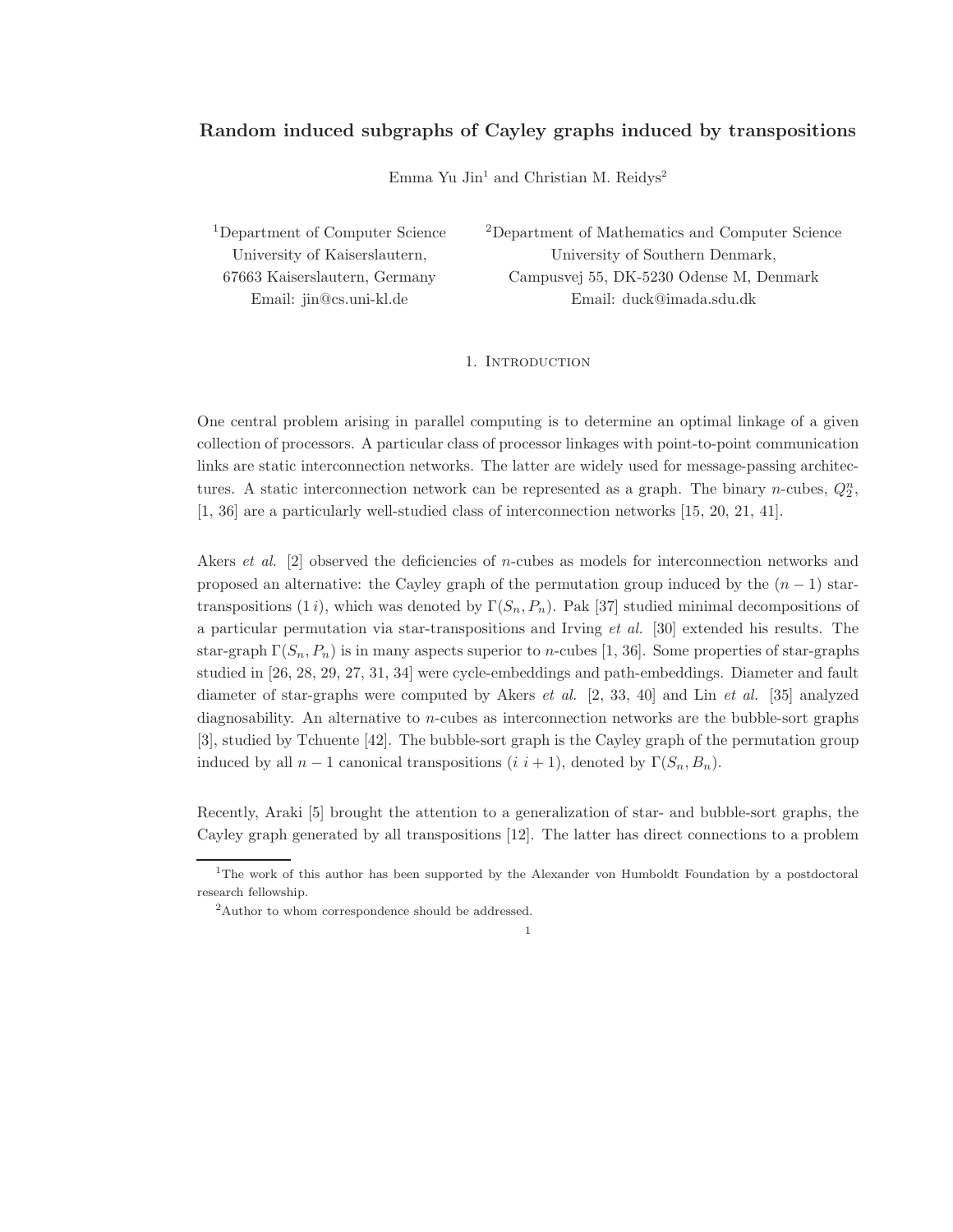of interest in computational biology: the evolutionary distances between species based on their genome order in the Cayley graph of signed permutations generated by reversals. A reversal is a special permutation that acts by flipping the order as well as the signs of a segment of genes. Hannenhalli and Pevzner [23] presented an algorithm computing minimal number of reversals needed to transform one sequence of distinct genes into a given signed permutation. For distant genomes, however, it is well-known, that the true evolutionary distance is generally much greater than the shortest distance [43, 13, 11, 7]. In order to obtain a more realistic estimate of the true evolutionary distance, the expected reversal distance was shifted into focus. Its computation, however, has proved to be hard and motivated models better suited for computation. Point in case is the work of Eriksen *et al.* [19], where the authors derive a closed formula for the expected transposition distance and subsequently show how to use it as an approximation of the expected reversal distance. Berestycki and Durrett [8] studied the shortest distance of random walks over Cayley graphs generated by all transpositions and canonical transpositions, respectively, and compared the shortest distance with the expected distance [19].

The theory of random graphs was pioneered by Erdös and Rényi in the late 1950s [17, 18], who analyzed the phase transition of  $G(n, p_n)$ , the random graph containing n vertices in which an edge  $\{i, j\}$  is selected with independent probability  $p_n$ . For  $p_n = \frac{c}{n}$  and  $c < 1$ , the largest component in  $G(n, p_n)$  is a.s. of size  $O(\log n)$ . For  $p_n = \frac{1+\theta \cdot n^{-\frac{1}{3}}}{n}$ , where  $\theta > 0$ , a.s. a largest component of size  $O(n^{\frac{2}{3}})$  emerges. For  $p_n = \frac{c}{n}$  and  $c > 1$ , we have a.s. a unique largest component of size  $O(n)$ and all other components are smaller than  $O(\log n)$ . Erdös and Rényi's construction of the giant component [17, 18] has motivated Lemma 3, which assures the existence of certain subtrees of size  $\lfloor \frac{1}{4}n^{\frac{2}{3}} \rfloor$ . For a review of Erdös-Rényi random graph theory, see Durrett [16] or van der Hofstad [22].

In this paper we study a subgraph of the Cayley graph generated by all transpositions, the Cayley graph  $\Gamma(S_n, T_n)$ , where  $T_n$  is a minimal generating set of transpositions. Setting  $T_n = P_n$  and  $T_n = B_n$  we can recover the star- and the bubble-sort graph as particular instances. We study structural properties of  $\Gamma(S_n, T_n)$  in terms of the random graph obtained by selecting permutations with independent probability. The main result of this paper is

**Theorem 1.** Let  $\lambda_n = \frac{1+\epsilon_n}{n-1}$ , where  $n^{-\frac{1}{3}+\delta} \leq \epsilon_n < 1$  and  $\delta > 0$ . Let  $T_n$  be a minimal generating set of transpositions and let  $\Gamma_n$  denote the random induced subgraph of  $\Gamma(S_n, T_n)$ , obtained by independently selecting each permutation with probability  $\lambda_n$ . Then  $\Gamma_n$  has a.s. a unique giant component,  $C_n^{(1)}$ , whose size is given by

(1.1) 
$$
|C_n^{(1)}| = (1 + o(1)) \cdot x(\epsilon_n) \cdot \frac{1 + \epsilon_n}{n - 1} \cdot n!,
$$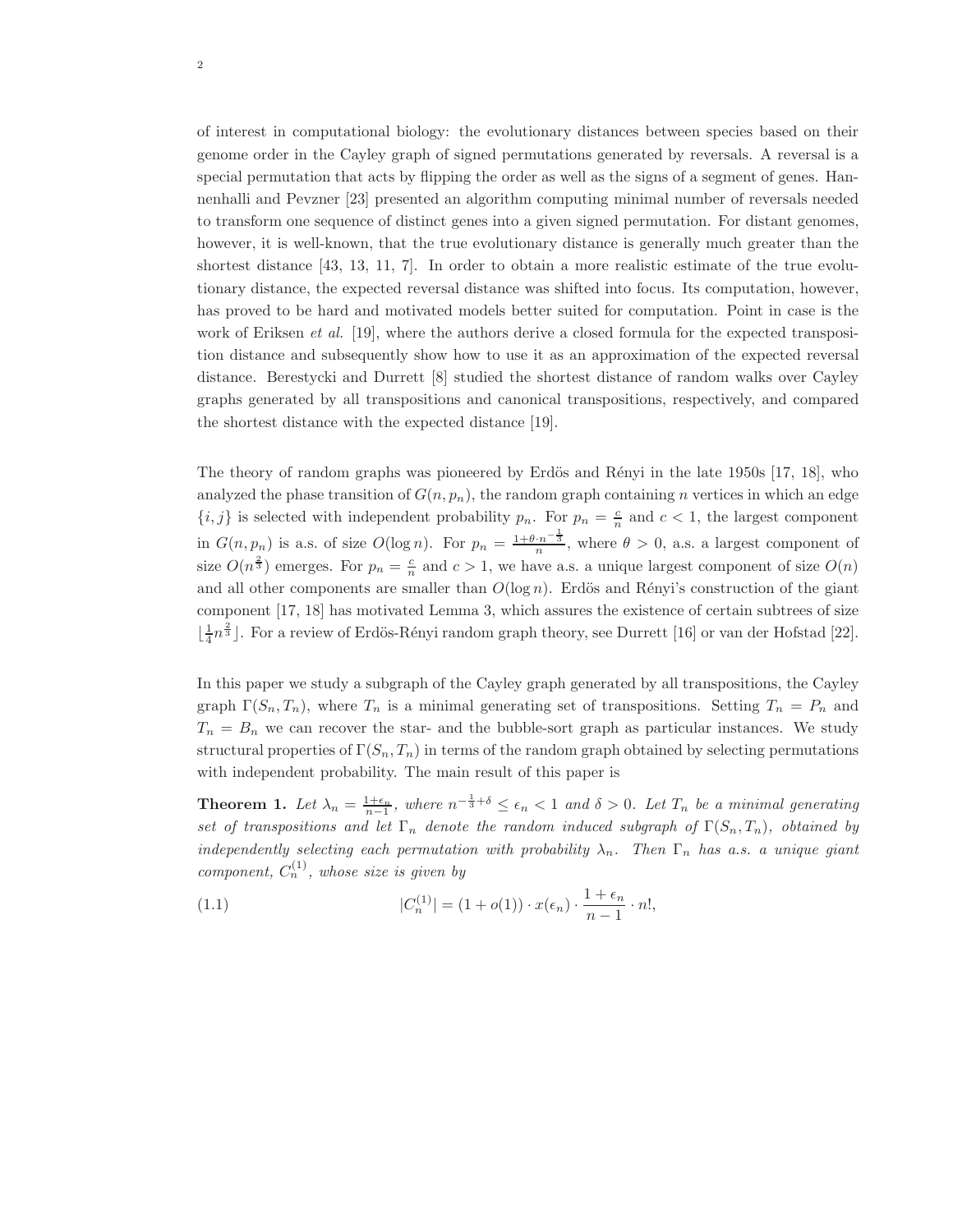

Figure 1. The evolution of the giant component in random induced subgraphs of  $\Gamma(S_9, P_9)$ . We display the relative size of the giant component  $\frac{|C_9^{(1)}|}{|\Gamma_9|}$  $\frac{C_9}{|\Gamma_9|}$  as a function of  $\lambda_9 = (1 + \epsilon)/8$  as data-curve (blue) versus the growth predicted by Theorem 1 (red).

where  $x(\epsilon_n) > 0$  is the survival probability of a Poisson branching process with parameter  $\lambda = 1 + \epsilon_n$ and also the unique positive root of  $e^{-(1+\epsilon_n)y} = 1-y$ . Particularly, if  $n^{-\frac{1}{3}+\delta} \leq \epsilon_n = o(1)$ , then we have  $x(\epsilon_n) = (2 + o(1))\epsilon_n$ .

In contrast to vertex-induced random graphs, edge-induced random graphs have been studied quite extensively. Random induced subgraphs of *n*-cubes [9, 38]. as well as  $G(n, p_n)$  and random induced subgraphs of  $\Gamma(S_n, T_n)$  exhibit a giant component for very small vertex selection probabilities. One might speculate that the critical probability  $p_n = \frac{1+\theta \cdot n^{-\frac{1}{3}}}{n}$  is determined by the size of the generator set. Note that  $|T_n| = n - 1$  holds for any minimal generating set of transpositions and the size of the generator set for *n*-cube is *n*. Specific properties of *n*-cubes, like for instance, the isoperimetric inequality [24], do not play a key role for establishing the existence of the giant component. The isoperimetric inequality depends on an inductive argument using particular properties of a linear ordering of the vertices of an n-cube. This induction cannot be carried out for Cayley graphs over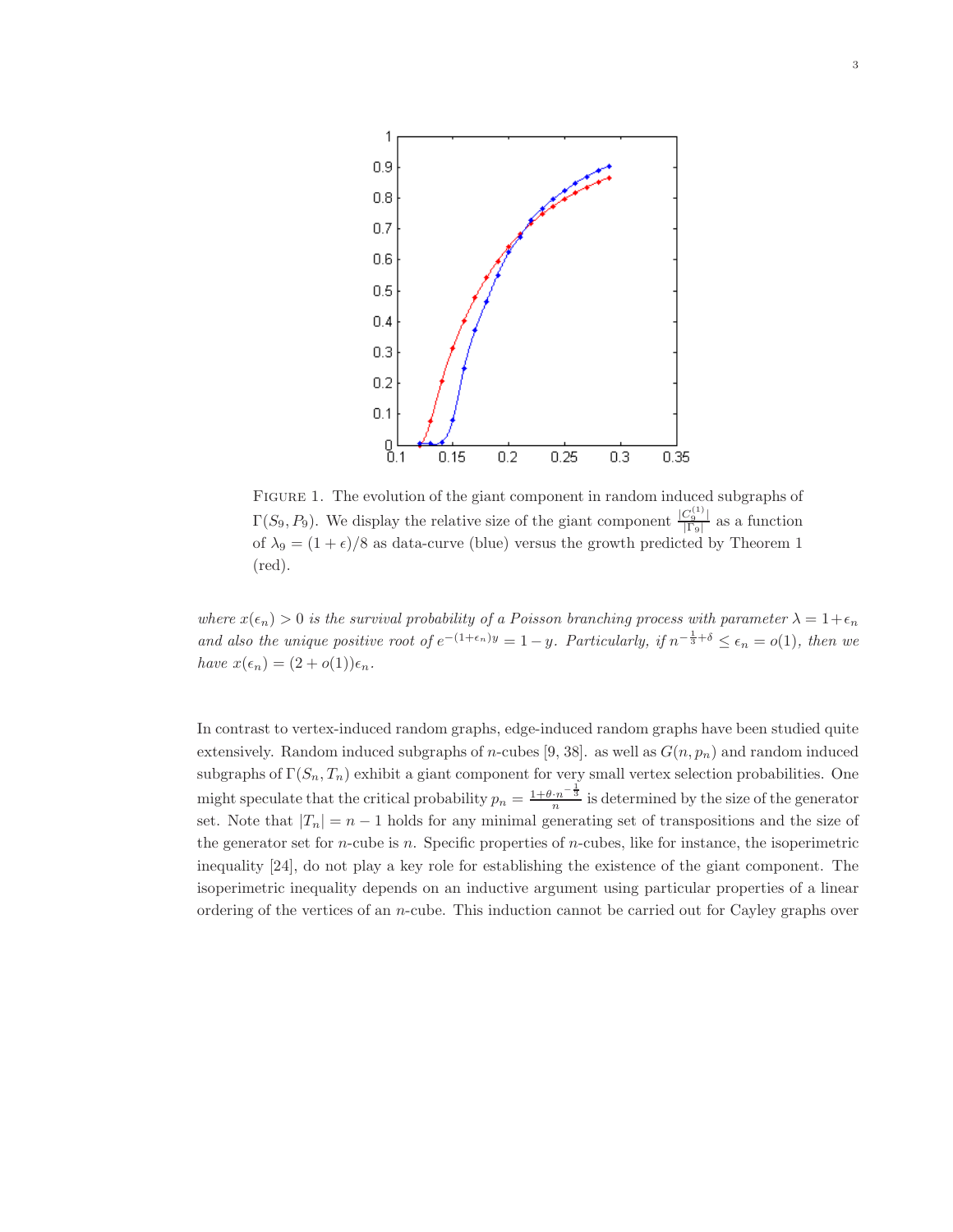canonical transpositions. In this paper any argument involving (vertex) boundaries follows from a generic estimate of the vertex boundary in Cayley graphs due to Aldous [4, 6].

The paper is organized as follows: after introducing in Section 2 our notation and some basic facts about branching processes, we analyze in Section 3 vertices contained in polynomial size subcomponents. The strategy is similar to that in [38], where first a specific branching process is embedded (for its first  $\lfloor \frac{1}{4}n^{\frac{2}{3}} \rfloor$  steps) into  $\Gamma(S_n, T_n)$ . It is its survival probability that provides a lower bound on the probability that a given vertex is contained in a subcomponent of arbitrary, polynomial size. In Section 4 we "sandwich" this bound by showing that there are many vertices in "small" components. Only here we use  $\epsilon < 1$ . In Section 5 we show that there are many vertex disjoint paths between certain splits of permutations. The a.s. existence of the giant component follows using the ideas of Ajtai et al. [1].

#### 2. Background and notation

Let  $S_n$  denote the symmetric group over [n]. We write a permutation  $\pi \in S_n$  as an n-tuple  $(x_1, x_2, \cdots, x_n)$ , i.e.,

$$
\left(\begin{array}{cccc} 1 & 2 & \cdots & n \\ x_1 & x_2 & \cdots & x_n \end{array}\right) = (x_1, x_2, \cdots, x_n).
$$

Particularly we use  $(i j)$  to briefly denote the transpositions that merely interchange the elements at positions  $i$  and  $j$  of the identity permutation. Plainly, we have

$$
(2.1) \quad (x_1, \cdots, x_i, x_{i+1}, \cdots, x_{j-1}, x_j, \cdots, x_n) \cdot (ij) = (x_1, \cdots, x_j, x_{i+1}, \cdots, x_{j-1}, x_i, \cdots, x_n).
$$

Furthermore, we set  $((x_1, \dots, x_n))_m = x_m$  i.e. extracting the m-th coordinate. Let  $T_n \subset S_n$  be a minimal generating set of transpositions. We consider the Cayley graph  $\Gamma(S_n, T_n)$ , having vertex set  $S_n$  and edges  $\{v, v'\}$  where  $v^{-1} \cdot v' \in T_n$ . For  $v, v' \in S_n$ , let  $d(v, v')$  be the minimal number of  $T_n$ transpositions by which v and v' differ. For  $A \subset S_n$  we set  $B(A, j) = \{v \in S_n \mid \exists \alpha \in A; d(v, \alpha) \leq$ j} and  $d(A, i) = \{v \in S_n \setminus A \mid \exists \alpha \in A; d(v, \alpha) = i\}$  and call  $B(A, j)$  and  $d(A) = d(A, 1)$  the ball of radius j around A and the vertex boundary of A in  $\Gamma(S_n, T_n)$ . If  $A = {\alpha}$  we simply write  $B(\alpha, j)$ . Let  $D, E \subset S_n$ , we call  $D \ell$ -dense in E if  $B(\sigma, \ell) \cap D \neq \emptyset$  for any  $\sigma \in E$ . Let " $\leq$ " be the following linear order over  $\Gamma(S_n, T_n)$ 

(2.2) 
$$
\sigma \leq \tau \iff \sigma = \tau \text{ or } \sigma <_{\text{lex}} \tau,
$$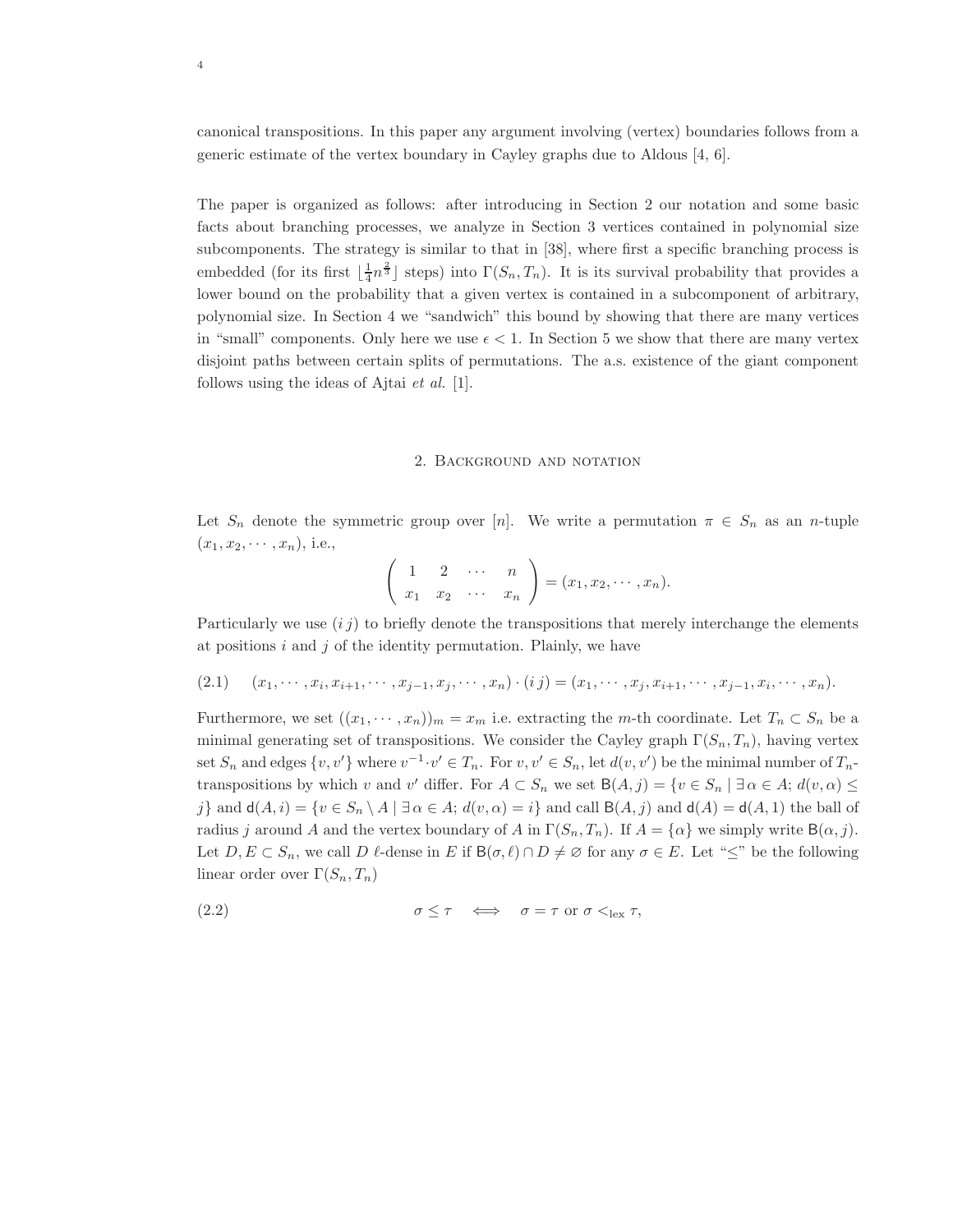where  $\lt_{\text{lex}}$  denotes the lexicographical order. Any notion of minimal or smallest element in a subset  $A \in S_n$  refers to eq. (2.2).

Let  $\Gamma_{\lambda_n}(S_n, T_n)$  be the probability space (random graph) consisting of  $\Gamma(S_n, T_n)$ -subgraphs,  $\Gamma_n$ , induced by selecting each  $\Gamma(S_n, T_n)$ -vertex with independent probability  $\lambda_n$ . A property M is a subset of induced subgraphs of  $\Gamma(S_n, T_n)$  closed under graph isomorphisms. The terminology "M holds a.s." is equivalent to  $\lim_{n\to\infty} \mathbb{P}(\mathsf{M}) = 1$ . A component of  $\Gamma_n$  is a maximal, connected, induced  $\Gamma_n$ -subgraph,  $C_n$ . The largest  $\Gamma_n$ -component is denoted by  $C_n^{(1)}$ . We write  $x_n \sim y_n$  if and only if (a)  $\lim_{n\to\infty}x_n/y_n$  exists and (b)  $\lim_{n\to\infty}x_n/y_n = 1$ . We set  $g(n) = o(f(n))$  if and only if  $g(n)/f(n) \to 0$ . A largest  $\Gamma_n$ -component  $C_n^{(1)}$  is called giant if it is unique, i.e. any other component,  $C_n$ , satisfies  $|C_n| = o(|C_n^{(1)}|)$ .

We furthermore write  $g(n) = O(f(n))$  as  $n \to \infty$  if and only if  $\frac{g(n)}{f(n)}$  is bounded as  $n \to \infty$ , i.e., for arbitrary  $M > 0$ , there exists a constant C (independent of M) such that for all  $n > M$ ,  $g(n)$  $\left|\frac{g(n)}{f(n)}\right| \leq C.$ 

Let  $Z_n = \sum_{i=1}^n \xi_i$  be a sum of mutually independent indicator random variables (r.v.),  $\xi_i$  having values in {0, 1}. Then we have, [14], for  $\eta > 0$  and  $c_{\eta} = \min\{-\ln(e^{\eta}[1 + \eta]^{-1+\eta}], \frac{\eta^2}{2}\}$  $\frac{1}{2}$ 

.

.

(2.3) 
$$
\mathbb{P}(|Z_n - \mathbb{E}[Z_n]| > \eta \mathbb{E}[Z_n]) \le 2e^{-c_\eta \mathbb{E}[Z_n]}
$$

In Lemma 3 we shall use

$$
\mathbb{P}(Z_n < (1-\eta)\,\mathbb{E}[Z_n]) \leq e^{-\frac{\eta^2}{2}\cdot \mathbb{E}[Z_n]}
$$

In the following we shall assume that  $n$  is always sufficiently large. Let us next recall Chebyshev's inequality [39]: suppose  $\xi$  is a r.v. having finite variance,  $\mathbb{V}(\xi)$ , and  $m > 0$ . Then

(2.5) 
$$
\mathbb{P}(|\xi - \mathbb{E}(\xi)| \geq m) \leq \frac{\mathbb{V}(\xi)}{m^2}.
$$

Furthermore, the r.v. X is  $\text{Bi}(n, \lambda_n)$ -distributed if

$$
\mathbb{P}(X=\ell) = \binom{n}{\ell} \lambda_n^{\ell} (1 - \lambda_n)^{n-\ell}
$$

and we call X binomially distributed (with parameters  $n, \lambda_n$ ).

We next come to some basic facts about binomial branching processes,  $\mathcal{P}_n = \mathcal{P}_n(p)$  [25, 32]. Suppose the process  $\mathcal{P}_n$  is initialized at  $\xi$ . Let  $(\xi_i^{(t)})$  $i^{(t)}$ ,  $i, t \in \mathbb{N}$  count the number of "offspring" of the *i*th-individual of generation  $(t-1)$  and in particular  $\xi_1^{(1)}$  counts the number of offspring generated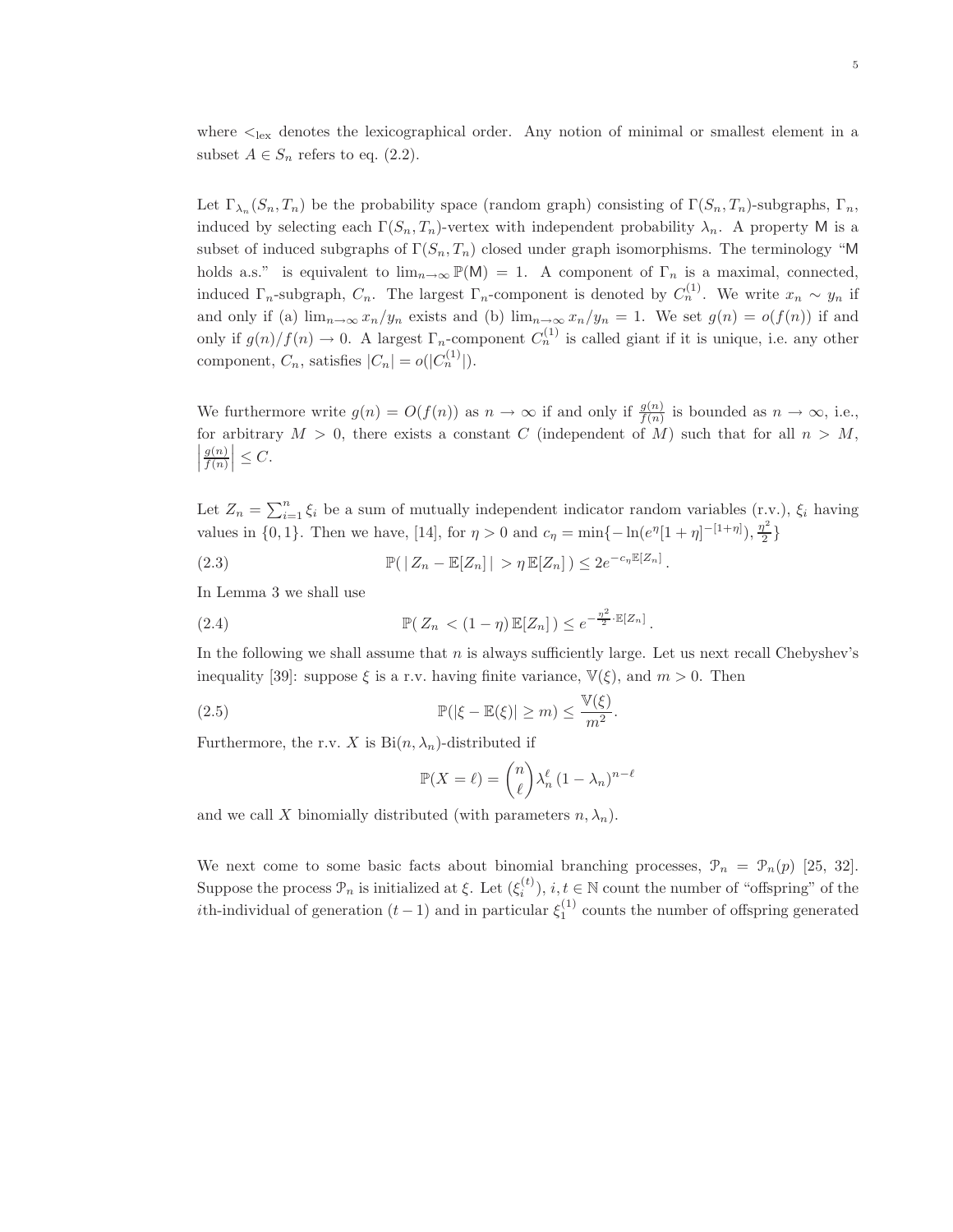by  $\xi$ , in which all the r.v.s  $\xi_i^{(t)}$  are Bi $(n, p)$ -distributed. Let  $\mathcal{P}_0 = \mathcal{P}_0(p)$  denote the branching process for which  $\xi_1^{(1)}$  is Bi $(n, p)$ - and all  $\xi_i^{(t)} \neq \xi_1^{(1)}$  are Bi $(n-1, p)$ -distributed. Furthermore, let  $\mathcal{P}_P(\lambda)$ ,  $(\lambda > 0)$  denote the Poisson branching process in which all individuals  $\xi_i^{(t)}$  generate offspring according to the Poisson distribution, i.e.,  $\mathbb{P}(\xi_i^{(t)}=j) = \frac{\lambda^j}{j!}$  $\frac{\lambda^j}{j!}e^{-\lambda}$ . We accordingly consider the family of r.v.  $(Z_i^x)_{i \in \mathbb{N}_0}$ :  $Z_0^x = 1$  and  $Z_t^x = \sum_{i=1}^{Z_{t-1}^x} \xi_i^{(t)}$  for  $t \ge 1$  and interpret  $Z_t^x$  as the number of individuals "alive" in generation t, where  $x \in \{n, 0, P\}$ . Of particular interest for us will be the limit  $\lim_{t\to\infty} \mathbb{P}(Z_t^x > 0)$ , i.e. the probability of infinite survival. We write

$$
\pi_0(p) = \lim_{t \to \infty} \mathbb{P}(Z_t^0 > 0), \ \pi_n(p) = \lim_{t \to \infty} \mathbb{P}(Z_t^n > 0) \text{ and } \pi_P(\lambda) = \lim_{t \to \infty} \mathbb{P}(Z_t^P > 0)
$$

for the survival probability of  $\mathcal{P}_0$ ,  $\mathcal{P}_n$  and  $\mathcal{P}_P(\lambda)$ , respectively.

**Lemma 1.** [10] Let  $p = \chi_n/n$  where  $\chi_n > 1$ , then  $\pi_0(p) = (1 + o(1))\pi_P(\chi_n)$ , where  $\pi_P(\chi_n) > 0$ is the unique positive root of the equation  $e^{-\chi_n y} = 1 - y$ . Particularly, if  $\chi_n = 1 + \epsilon_n$  where  $0 < \epsilon_n = o(1)$  and  $s = o(n\epsilon_n)$ ,

$$
\pi_0(p) = (1 + o(1))\pi_{n-s}(p) = (2 + o(1))\epsilon_n.
$$

*Proof.* Let  $f_m(s)$  be the probability generating function for the binomial distribution Bi $(m, \frac{\chi_n}{n})$ and  $g_{\chi_n}(s)$  be the probability generating function for Poisson distribution with parameter  $\lambda = \chi_n$ , i.e.,

$$
f_m(s) = \sum_{j=1}^m P(\xi_i^{(t)} = j) \cdot s^j
$$
  
= 
$$
\sum_{j=1}^m {m \choose j} (\frac{\chi_n s}{n})^j (1 - \frac{\chi_n}{n})^{m-j}
$$
  
= 
$$
\left[1 - (1 - s)\frac{\chi_n}{n}\right]^m
$$
  

$$
g_{\chi_n}(s) = \sum_{i=0}^\infty e^{-\chi_n} \cdot \frac{(\chi_n)^i}{i!} \cdot s^i = e^{(s-1)\chi_n}.
$$

Then  $\pi_n$  and  $\pi_{\chi_n}$ , the survival probabilities for the binomial distribution and Poisson distribution, are the roots of  $f_n(1-s) = 1-s$  and  $g_{\chi_n}(1-s) = 1-s$ , respectively. Clearly,  $f_n(1-s) =$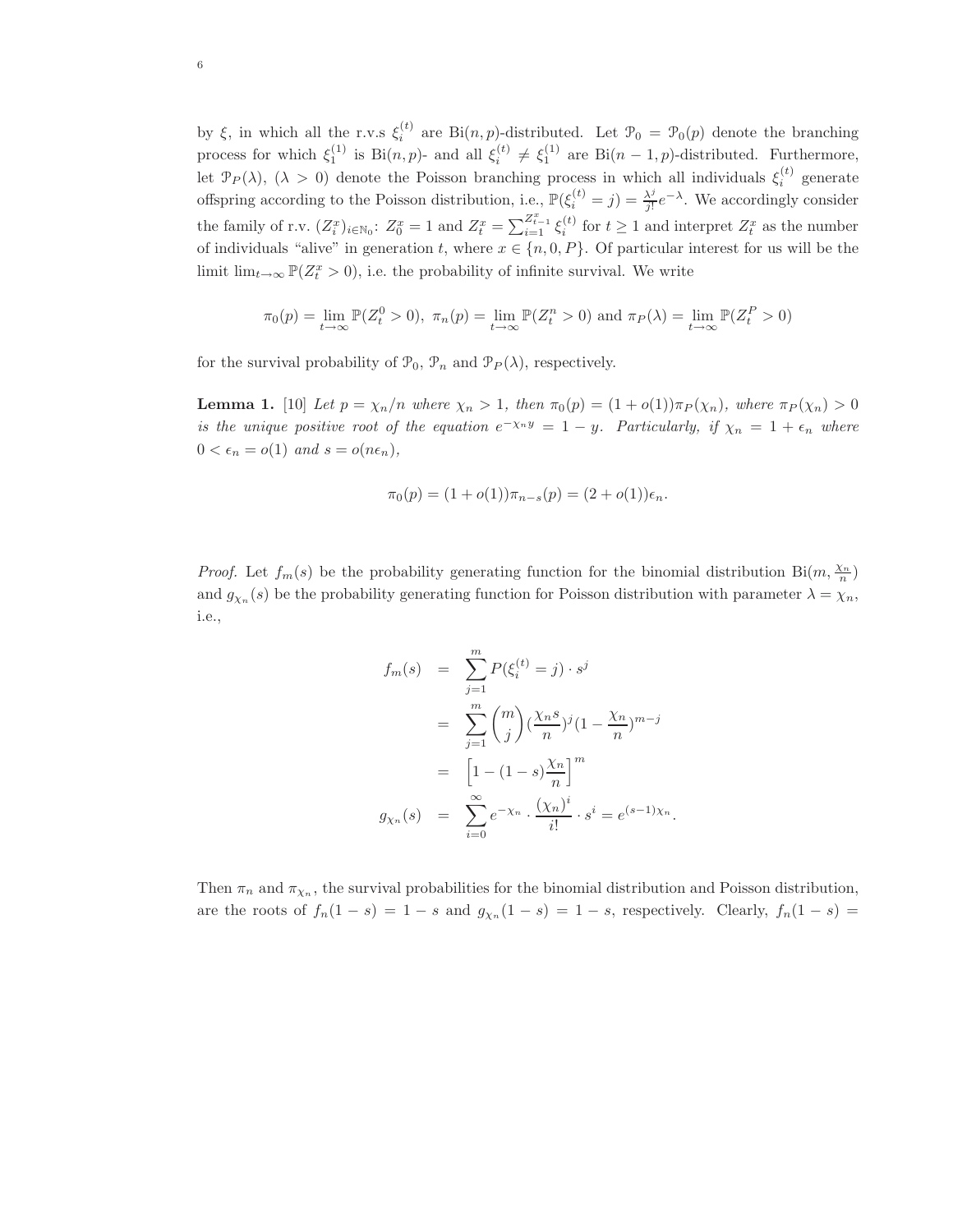$g_{\chi_n}(1-s)e^{O(\frac{1}{n})}$ , whence

$$
f_n(1 - \pi_{\chi_n} + o(1)) = g_{\chi_n}(1 - \pi_{\chi_n} + o(1)) \cdot e^{O(\frac{1}{n})}
$$
  
=  $e^{-\pi_{\chi_n} \chi_n} e^{o(1)\chi_n + O(\frac{1}{n})}$   
=  $e^{-\pi_{\chi_n} \chi_n} (1 + o(1)) = 1 - \pi_{\chi_n} + o(1).$ 

Since  $E(\xi_i^{(t)})$  $f'_{i}(t) = f'_{n}(1) = \frac{\chi_{n}}{n} n = \chi_{n} > 1$ , where  $\xi_{i}^{(t)}$  $i^{(i)}$  counts the number of "offspring" of the *i*thindividual of generation  $(t-1)$ , we can conclude that  $\pi_n$  is the unique positive root of  $f_n(1-s)$ 1 − s. In view of eq. (2.6) we have  $\pi_n = \pi_{\chi_n} + o(1) = \pi_{\chi_n}(1 + o(1))$ . This implies

$$
\pi_0(\frac{\chi_n}{n}) = (1 + o(1))\pi_n = \pi_{\chi_n}(1 + o(1)),
$$

where  $x = \pi_{\chi_n}$  is the unique positive root of  $e^{-\chi_n \cdot x} = 1 - x$ . In case of  $0 < \epsilon_n = o(1)$ , we can compute  $\pi_n$  explicitly via the binomial branching process  $\mathcal{P}_m(\frac{\chi_n}{n})$ . To this end we consider the root of  $f_{n-k}(1-s) = 1-s$  where  $k = o(n\epsilon_n)$  and observe

$$
\pi_n(\frac{1+\epsilon_n}{n}) = \frac{2n\epsilon_n}{n-1} + O(\epsilon_n^2) = 2\epsilon_n + O(\frac{\epsilon_n}{n}) + O(\epsilon_n^2) = (2+o(1))\epsilon_n
$$
  

$$
\pi_{n-k}(\frac{1+\epsilon_n}{n}) = 2\epsilon_n + O(\frac{\epsilon_n}{n}) + O(\frac{k}{n}) + O(\epsilon_n^2) = (2+o(1))\epsilon_n.
$$

Using  $\pi_{n-k}(\frac{1+\epsilon_n}{n}) \leq \pi_0(\frac{1+\epsilon_n}{n}) \leq \pi_n(\frac{1+\epsilon_n}{n})$ , we arrive at

$$
\pi_0(\frac{1+\epsilon_n}{n}) = (1+o(1))\pi_n(\frac{1+\epsilon_n}{n}) = (1+o(1))(2+o(1))\epsilon_n = (2+o(1))\epsilon_n
$$

and the lemma follows.  $\Box$ 

## 3. Components of polynomial size

Let  $\epsilon$  be a positive constant satisfying  $0 < \epsilon < 1$ . Suppose  $y = x > 0$  is the unique positive root of  $\exp(-(1+\epsilon)y) = 1 - y$  and

(3.1) 
$$
\wp(\epsilon_n) = \begin{cases} (1 + o(1))x & \text{for } \epsilon_n = \epsilon > 0 \\ (2 + o(1))\epsilon_n & \text{for } 0 < \epsilon_n = o(1). \end{cases}
$$

According to Lemma 1,  $\wp(\epsilon_n) = \pi_0(\frac{1+\epsilon_n}{n-1})$  is the survival probability of branching process  $\mathcal{P}_0(\frac{1+\epsilon_n}{n-1})$ . For  $k\in\mathbb{N}$  we set

(3.2) 
$$
\mu_n = \lfloor \frac{1}{2k(k+1)} n^{\frac{2}{3}} \rfloor, \quad \ell_n = \lfloor \frac{k}{2(k+1)} n^{\frac{2}{3}} \rfloor, \quad \text{and} \quad r_n = n - k\mu_n - \ell_n.
$$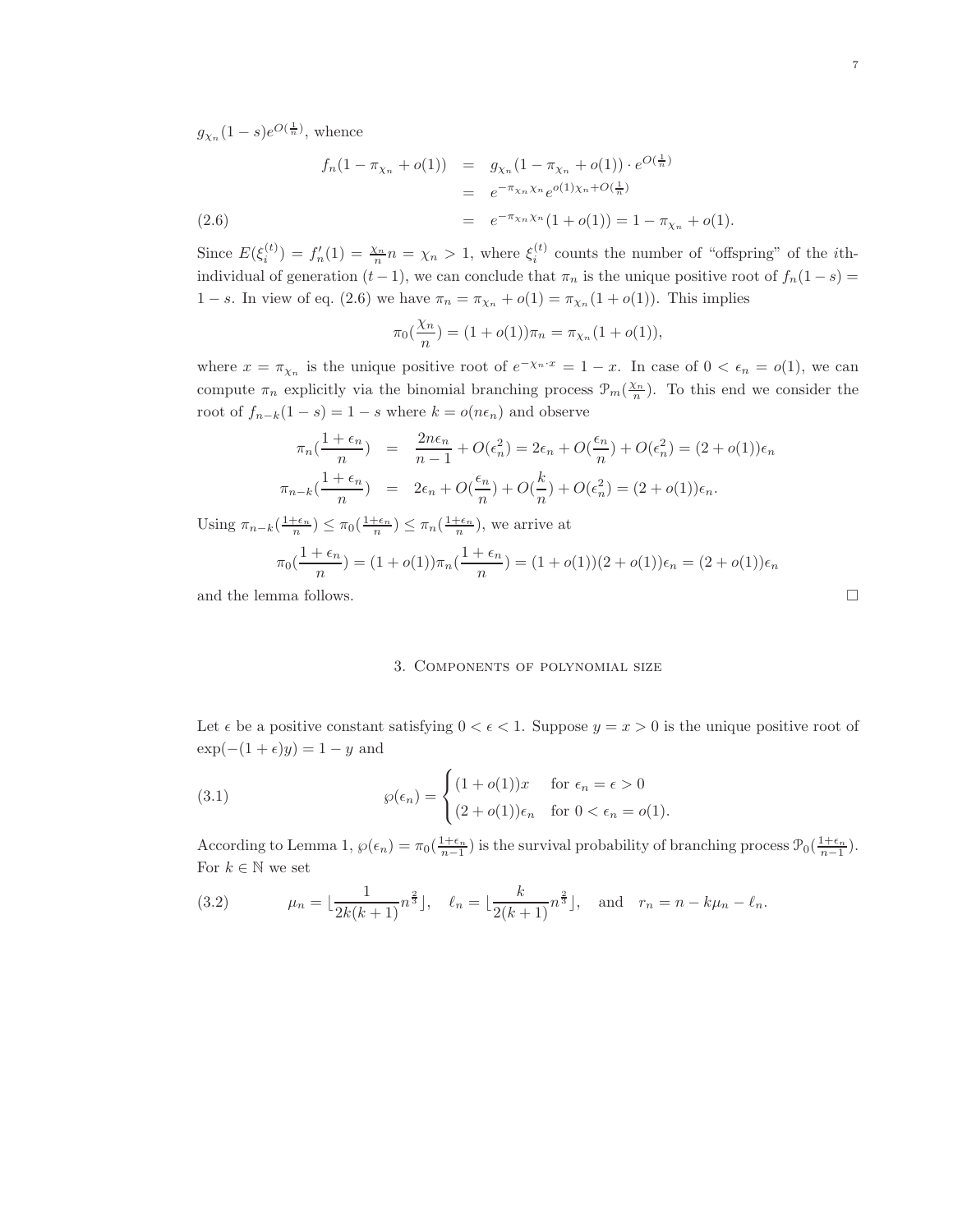Without loss of generality we can assume  $\mu_n, \ell_n, r_n \in \mathbb{N}$  and establish some basic properties of the Cayley graph  $\Gamma(S_n, T_n)$ :

**Lemma 2.** Let  $T_n$  be a minimal generating set of  $S_n$  consisting of transpositions, then we have (1)  $T_n$  has cardinality  $n-1$  and corresponds uniquely to a labeled tree over [n], denoted by  $\mathfrak{T}_n$ . (2) there exists a sequence  $(v_i)_{i\leq i}$  such that  $T_n = \{(v_i, s_i) \mid 2 \leq i \leq n\}$  and

(3.3) 
$$
\forall j < i; \quad x_{v_i} = ((x_1, \ldots, x_n) \cdot (v_j \, s_j))_{v_i} \neq ((x_1, \ldots, x_n) \cdot (v_i \, s_i))_{v_i}.
$$

(3) the diameter of  $\Gamma(S_n, T_n)$  is given by

(3.4) 
$$
\text{diam}(\Gamma(S_n, T_n)) \leq \binom{n}{2}.
$$

*Proof.* It is straightforward to prove by induction that  $|T_n| = n - 1$ . We next consider the graph  $\mathcal{T}_n$  over [n], having edge-set  $T_n$ . Since  $\langle T_n \rangle = S_n$ ,  $\mathcal{T}_n$  is connected and since  $T_n$  is independent,  $\mathcal{T}_n$ is a tree. This establishes the mapping

 $\psi: \{T_n | T_n \text{ is a maximal independent transposition set}\} \longrightarrow \{\mathfrak{T}_n | \mathfrak{T}_n \text{ is a tree over } [n]\}.$ 

Furthermore,  $\psi$  has an inverse; as the edges of a tree over [n] give rise to a maximal independent set of transpositions that generate  $S_n$ , whence assertion (1). Note that the critical probability  $\lambda_n = \frac{1+\epsilon_n}{n-1}$  of Theorem 1 is determined by the cardinality of the generator set  $T_n$ , i.e.,  $|T_n| = n-1$ . In order to prove (2), we generate the tree  $\mathcal{T}_n$  inductively as follows: we start with vertex 1 by setting  $\mathfrak{T}_1 = \emptyset$  and  $v_1 = 1$ . Given  $\mathfrak{T}_i$ , we consider the transposition  $(v_{i+1} s_{i+1})$ , where  $v_{i+1}$  is the unique minimal element contained in  $\mathcal{T}_n \setminus \mathcal{T}_i$ , having minimal distance to 1, and  $s_{i+1}$  is its unique  $\mathcal{T}_{i}$ -neighbor. We then set  $\mathcal{T}_{i+1} = \mathcal{T}_{i} \cup \{(v_{i+1} s_{i+1})\}$ . This process gives rise to the sequence of trees  $\mathcal{T}_2 \subset \mathcal{T}_3 \subset \cdots \subset \mathcal{T}_n$  and denoting the vertex sets of  $\mathcal{T}_i$  by  $V_i$ , we have  $V_1 = \{1\} \subset V_2 \subset V_3 \subset$  $\ldots V_{n-1} \subset V_n = [n]$  where  $\{v_i\} = V_i \setminus V_{i-1}$ . By construction

$$
\forall j < i; \quad x_{v_i} = ((x_1, \ldots, x_n) \cdot (v_j \, s_j))_{v_i} \neq ((x_1, \ldots, x_n) \cdot (v_i \, s_i))_{v_i},
$$

where  $(x_1, \ldots, x_n) \cdot (v_j s_j)$  is the product of permutations and  $((\tilde{x}_1, \ldots, \tilde{x}_n))_{v_i} = \tilde{x}_{v_i}$ . In other words, we order the  $T_n$ -transpositions via the sequence of trees  $\{\mathcal{T}_i\}$ , such that the transpositions added before  $(v_i s_i)$  will not transpose the element  $x_{v_i}$ . To prove (3) we can, without loss of generality, restrict ourselves to the case where we have an arbitrary permutation  $(x_1, \ldots, x_n)$  and  $(y_1, \ldots, y_n)$ , the unique permutation satisfying  $y_{v_i} = i$ . We proceed by constructing a  $\Gamma(S_n, T_n)$ path between these two permutations. Obviously, there exists a unique  $v_j$  such that  $n = x_{v_j}$  and in the tree  $\mathfrak{T}_n$  there exists a unique path of length at most diam( $\mathfrak{T}_n$ ) ≤ n - 1 connecting  $v_j$  and  $v_n$ .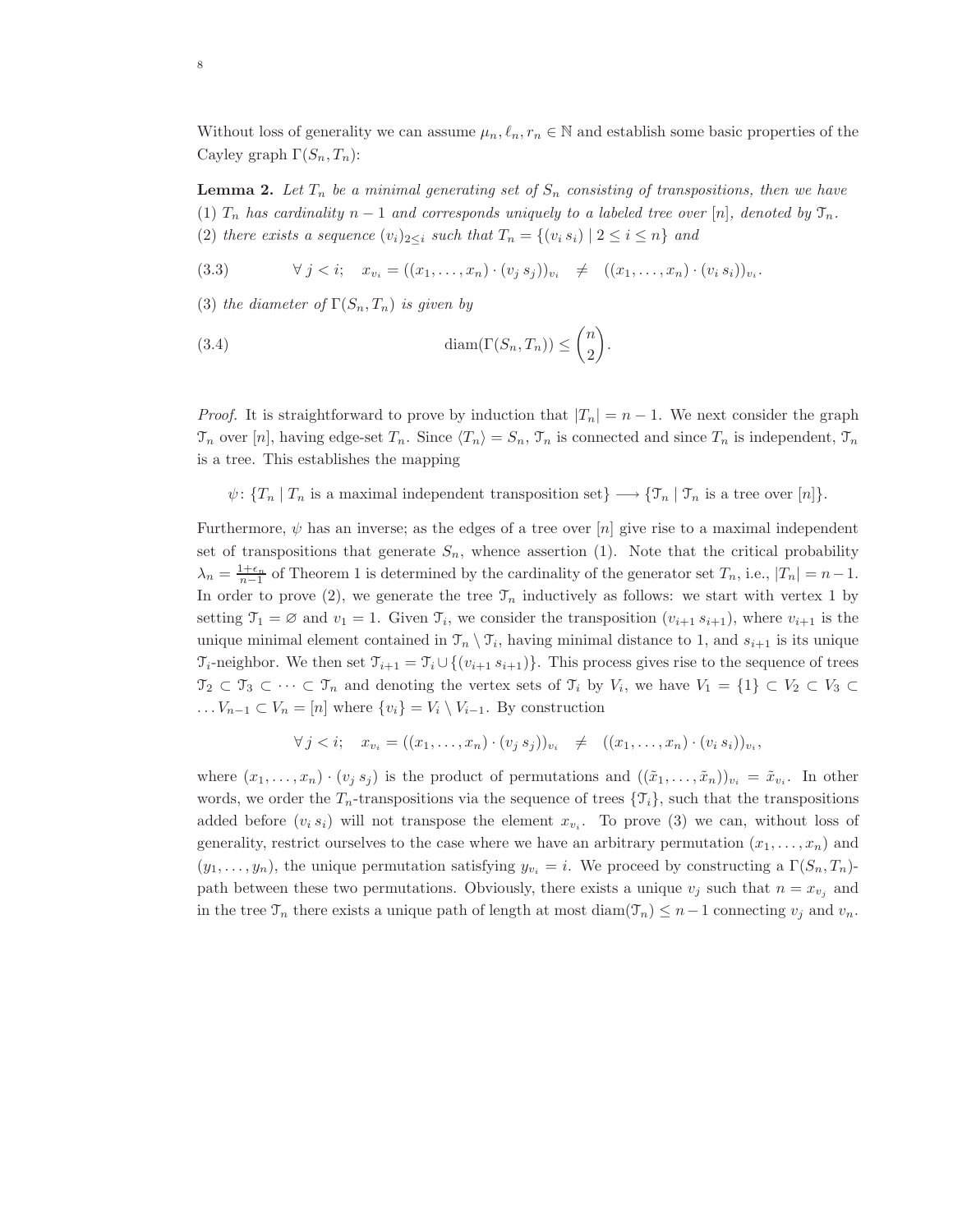$$
\forall i < n; \quad ((z_1, \ldots, z_n) \cdot (v_i \, s_i))_{v_n} = n,
$$

whence we can proceed inductively, moving  $(n-1)$  to the  $v_{n-1}$ th position using the subtree  $\mathcal{T}_{n-1}$ . We consequently arrive at

$$
diam(\Gamma(S_n, T_n)) \le \sum_{i=2}^n diam(\mathfrak{T}_i) \le \binom{n}{2}
$$

and the proof of the lemma is complete.  $\Box$ 

In case of star-transpositions, i.e.  $T_n = P_n = \{(1j) | 2 \leq j \leq n\}$ , we have the following situation:

(3.5) 
$$
\{1\} \subset \{(1\ 2)\} \subset \{(1\ 2), (1\ 3)\} \subset \cdots \subset \{(1\ j) \mid 2 \le j \le n\},\
$$

 $(v_i s_i) = (i 1)$  i.e.  $s_i = 1$  and  $\text{diam}(\Gamma(S_n, P_n)) = \lfloor \frac{3(n-1)}{2} \rfloor$  $\frac{2^{(2-1)}}{2}$ , which can be derived from a theorem of Pak [37], being strictly less than  $\binom{n}{2}$ .

**Example 1.** Consider the Cayley graph  $\Gamma(S_5, P_5)$  and generate the trees  $\{\mathcal{T}_i\}_{i=1}^5$  inductively. Setting  $\mathfrak{T}_1 = \emptyset$  and  $v_1 = 1$  we select the minimal element in distance 1 to  $v_1$  and set  $v_2 = 2$ ,  $\mathcal{T}_2 = \{(1\,2)\}.$  We proceed by selecting the minimal element in distance 1 to the vertex set  $\{1,2\}$ and set  $v_3 = 3$ ,  $\mathcal{T}_3 = \{(1\,2), (1\,3)\}\.$  Finally, we select the minimal element in distance 1 to the vertex set  $\{1, 2, 3\}$  and set  $v_4 = 4$ ,  $\mathcal{T}_4 = \{(1\,2), (1\,3), (1\,4)\}.$  The only remaining vertex  $v_5 = 5$  is the minimal element in distance 1 to the vertex set  $\{1, 2, 3, 4\}$  and  $\mathcal{T}_5 = \{(1\,2), (1\,3), (1\,4), (1\,5)\}.$ 



Lemma 2 provides the upper bound  $\sum_{i=2}^{5} \text{diam}(\mathcal{T}_i) = 7$ , where  $\text{diam}(\Gamma(S_5, P_5)) = 6$  and the distance between  $id = (1, 2, 3, 4, 5)$  and  $(1, 3, 2, 5, 4)$  is the diameter of  $\Gamma(S_5, P_5)$ .

We next discuss the bubble-sort graph,  $T_n = B_n = \{(i \, i+1) \mid 1 \leq i \leq n-1\}$ . In view of

$$
(3.6) \qquad \{1\} \subset \{(1\ 2)\} \subset \{(1\ 2), (2\ 3)\} \subset \cdots \subset \{(i\ i+1)\ | \ 1 \le i \le n-1\}
$$

we arrive at  $(v_i s_i) = (i i - 1)$  and  $\text{diam}(\Gamma(S_n, B_n)) = \binom{n}{2}$ .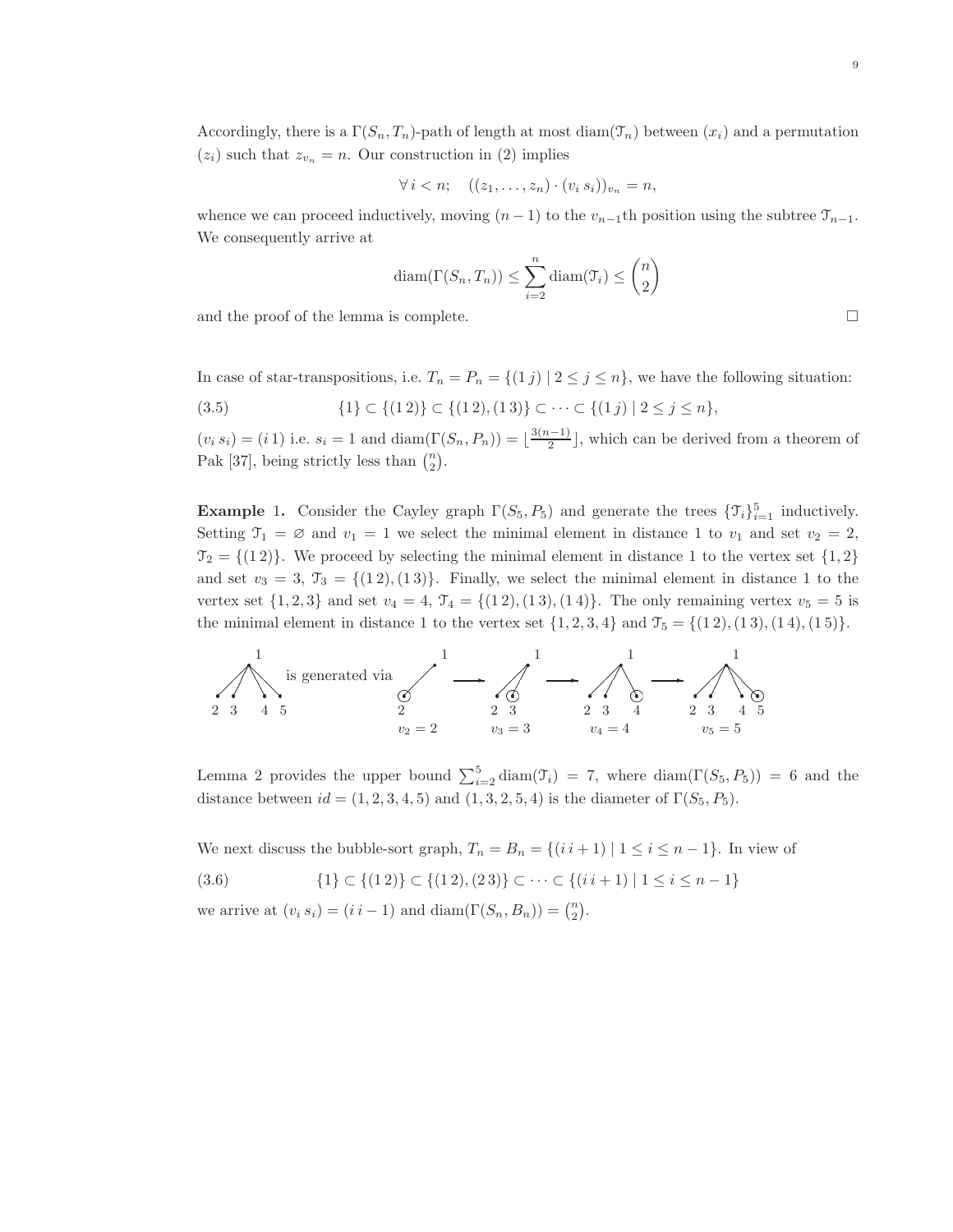**Example 2.** In order to make the above explicit we consider the Cayley graph  $\Gamma(S_5, B_5)$  and generate the trees  $\{\mathcal{T}_i\}_{i=1}^5$  inductively. Setting  $\mathcal{T}_1 = \emptyset$  and  $v_1 = 1$ , we select the minimal element in distance 1 to  $v_1$  and set  $v_2 = 2$ ,  $\mathcal{T}_2 = \{(1\,2)\}\.$  We proceed by selecting the minimal element in distance 1 to the vertex set  $\{1,2\}$  and set  $v_3 = 3$ ,  $\mathcal{T}_3 = \{(1\,2), (2\,3)\}\.$  Finally we select the minimal element in distance 1 to the vertex set  $\{1, 2, 3\}$  and set  $v_4 = 4$ ,  $\mathcal{T}_4 = \{(1\ 2), (2\ 3), (3\ 4)\}$ . Then  $v_5 = 5$ is the minimal element in distance 1 to the vertex set  $\{1, 2, 3, 4\}$  and  $\mathcal{T}_5 = \{(1\,2), (2\,3), (3\,4), (4\,5)\}.$ 

$$
\begin{array}{c|c|c}\n1 \\
2 \\
3 \\
3 \\
4 \\
5\n\end{array}\n\text{ is generated via } \begin{array}{c|c}\n1 \\
1 \\
2 & 0 \\
2 & 3\n\end{array}\n\begin{array}{c|c}\n1 \\
2 \\
3 & 0 \\
3 & 4\n\end{array}\n\begin{array}{c|c}\n1 \\
2 \\
3 \\
4 \\
4\n\end{array}\n\begin{array}{c|c}\n1 \\
2 \\
3 \\
4\n\end{array}\n\begin{array}{c|c}\n1 \\
2 \\
3 \\
4\n\end{array}\n\begin{array}{c|c}\n1 \\
2 \\
3 \\
4\n\end{array}\n\begin{array}{c|c}\n1 \\
2 \\
3 \\
5\n\end{array}\n\begin{array}{c|c}\n1 \\
2 \\
3 \\
4\n\end{array}\n\begin{array}{c|c}\n1 \\
2 \\
3 \\
5\n\end{array}\n\begin{array}{c|c}\n1 \\
2 \\
3 \\
4\n\end{array}\n\begin{array}{c|c}\n2 \\
3 \\
4\n\end{array}\n\begin{array}{c|c}\n1 \\
2 \\
5\n\end{array}\n\begin{array}{c|c}\n2 \\
3 \\
5\n\end{array}\n\end{array}
$$

Lemma 2 provides the upper bound  $\sum_{i=2}^{5} \text{diam}(\mathcal{T}_i) = 10$ , and  $\text{diam}(\Gamma(S_5, B_5)) = 10$ . The distance between  $id = (1, 2, 3, 4, 5)$  and  $(5, 4, 3, 2, 1)$  is the diameter of  $\Gamma(S_5, B_5)$ .

**Lemma 3.** Suppose  $T_n$  is a minimal generating set of transpositions. We select permutations with independent probability  $\lambda_n = \frac{1+\epsilon_n}{n-1}$ , where  $n^{-\frac{1}{3}+\delta} \leq \epsilon_n$ , for some  $\delta > 0$ . Then each permutation, v, is contained in a  $\Gamma_n$ -subtree  $\mathcal{T}_n(v)$  of size  $\lfloor \frac{1}{4}n^{\frac{2}{3}} \rfloor$  with probability at least  $\wp(\epsilon_n)$ .

*Proof.* We construct the subtree  $\mathcal{T}_n(v)$  by means of a branching process [25] within  $\Gamma(S_n, T_n)$ . Without loss of generality, we may initiate the process at id and have  $r_n = n - \frac{1}{2}n^{\frac{2}{3}} \in \mathbb{N}$ . We shall begin by specifying an appropriate move-set (of transpositions) by which the offspring of the branching process is being generated. To this end, let

$$
N = \{(v_j \, s_j) \mid 1 \le j \le n - \frac{1}{2}n^{\frac{2}{3}} - 1\} \subset T_n.
$$

Note that N acts trivially on labels  $v_h$  where  $h > n - \frac{1}{2}n^{\frac{2}{3}} - 1$ .

The process is defined as follows: we set  $U_0 = \emptyset \subset N$  and  $M_0 = L_0 = \{id\} \subset S_n$ . At step  $(j + 1)$ , suppose we are given  $U_j \subset N$ ,  $M_j$  and  $L_j \subset S_n$ . In case of  $L_j = \emptyset$  or  $|U_j| = \lfloor \frac{1}{4}n^{\frac{2}{3}} \rfloor - 1$  the process stops. Otherwise, we consider the smallest element  $l_j \in L_j$  and select among its smallest  $(n - \lfloor \frac{3}{4}n^{2/3} \rfloor - 1)$  neighbors, contained in  $N \setminus U_j$  with independent probability  $\lambda_n$ . Let  $x_1 = l_j r_{x_1}$ be the first selected  $l_j$ -neighbor and  $r_{x_1} \in N \setminus U_j$ . We then set  $U_j(x_1) = U_j \dot{\cup} \{r_{x_1}\}\$ and proceed the selection with the smallest  $(n - \lfloor \frac{3}{4}n^{2/3} \rfloor - 1)$  neighbors contained in  $N \setminus U_j(x_1)$  instead of those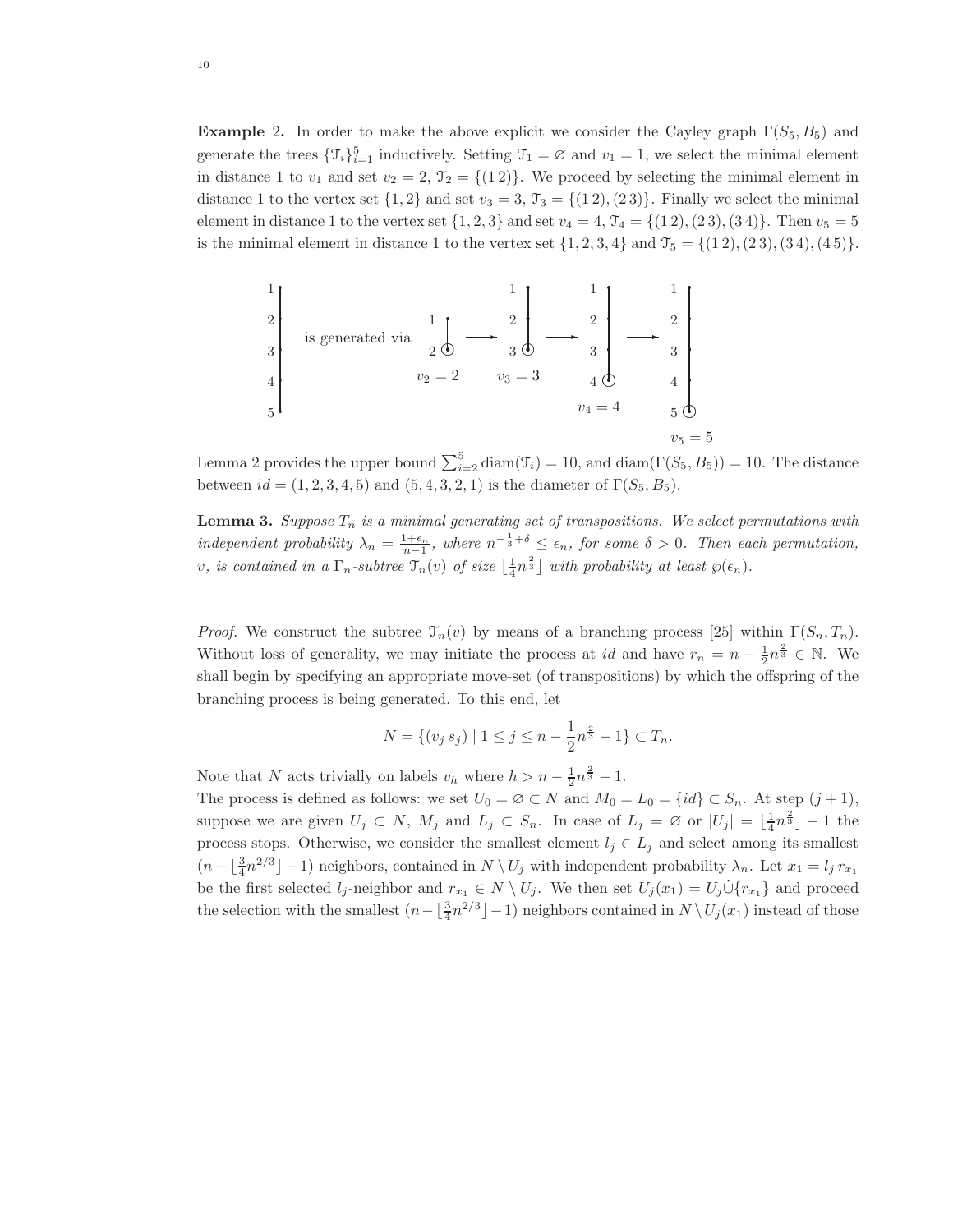in  $N \setminus U_i$ . After all  $l_i$  neighbors are checked and given that  $(x_1, \ldots, x_s)$  have been subsequently selected, we set

$$
U_{j+1} = U_j \cup \{r_{x_1}, \dots, r_{x_s}\}
$$
  
\n
$$
L_{j+1} = (L_j \setminus \{l_j\}) \cup \{x_1, \dots, x_s\}
$$
  
\n
$$
M_{j+1} = M_j \cup \{x_1, \dots, x_s\}.
$$

The minimality of  $T_n$  and the fact that each  $T_n$ -element is used at most once implies that this process generates a tree, i.e. each  $M_{j+1}$ -element is considered only once. Furthermore, in view of

(3.7) 
$$
\frac{1+\epsilon_n}{n-1} \cdot \left(n - \lfloor \frac{3}{4}n^{\frac{2}{3}} \rfloor - 1\right) > 1.
$$

Relating our construction with the binomial branching process  $\mathcal{P}_m(\frac{1+\epsilon_n}{n-1})$ , where  $m=n-\lfloor \frac{3}{4}n^{\frac{2}{3}} \rfloor-1$ , we observe

$$
\mathbb{P}\left(|M_j| = \lfloor \frac{1}{4}n^{\frac{2}{3}} \rfloor \mid \text{for some } j \right) \ge \pi_m \left(\frac{1+\epsilon_n}{n-1}\right) = \wp(\epsilon_n).
$$

Indeed, the above equation holds for  $\epsilon_n \geq n^{-\frac{1}{3}+\delta}$ . In case of  $0 < \epsilon_n = o(1)$  we notice  $\lfloor \frac{3}{4}n^{\frac{2}{3}} \rfloor = o(n \cdot$  $\epsilon_n$ ). Therefore Lemma 1, (2) implies  $\pi_m(\frac{1+\epsilon_n}{n-1}) = (2+o(1))\epsilon_n = \wp(\epsilon_n)$ . In case of  $0 < \epsilon_n = \epsilon < 1$ , we consider the probability generating functions for both: the binomial distribution,  $\mathcal{P}_m(\frac{1+\epsilon}{n-1})$  and the Poisson distribution,  $\mathcal{P}_P(1+\epsilon)$ . Let  $f_{n-1}(s)$  be the probability generating function for the binomial distribution Bi $(n-1, \frac{1+\epsilon}{n-1})$  and  $g_{1+\epsilon}(s)$  be the probability generating function for Poisson distribution with parameter  $\lambda = 1 + \epsilon$ , i.e.

$$
f_{n-1}(s) = \sum_{j=0}^{n-1} P(\xi_i^{(t)} = j) \cdot s^j
$$
  
= 
$$
\sum_{j=1}^{n-1} {n-1 \choose j} \left(\frac{1+\epsilon}{n-1}\right)^j \left(1 - \frac{1+\epsilon}{n-1}\right)^{n-j} s^j
$$
  
= 
$$
\left[1 - (1-s)\frac{1+\epsilon}{n-1}\right]^{n-1}
$$
  

$$
g_{1+\epsilon}(s) = \sum_{i=0}^{\infty} e^{-(1+\epsilon)} \cdot \frac{(1+\epsilon)^i}{i!} \cdot s^i = e^{(s-1)(1+\epsilon)}.
$$

Clearly,  $f_{n-1}(1-s) = g_{1+\epsilon}(1-s)e^{O(\frac{1}{n-1})}$  and  $f_m(1-s) = f_{n-1}(1-s) \cdot (1-s)\frac{1+\epsilon}{n-1}e^{-\frac{3}{4}n^{\frac{2}{3}}}}$ . By studying the roots of  $f_m(1-s) = 1-s$ ,  $f_{n-1}(1-s) = 1-s$  and  $g_{1+\epsilon}(1-s) = 1-s$ , we derive

$$
\pi_m\left(\frac{1+\epsilon}{n-1}\right) = (1+o(1))\pi_{n-1}\left(\frac{1+\epsilon}{n-1}\right) = (1+o(1))\pi_P(1+\epsilon) = \wp(\epsilon)
$$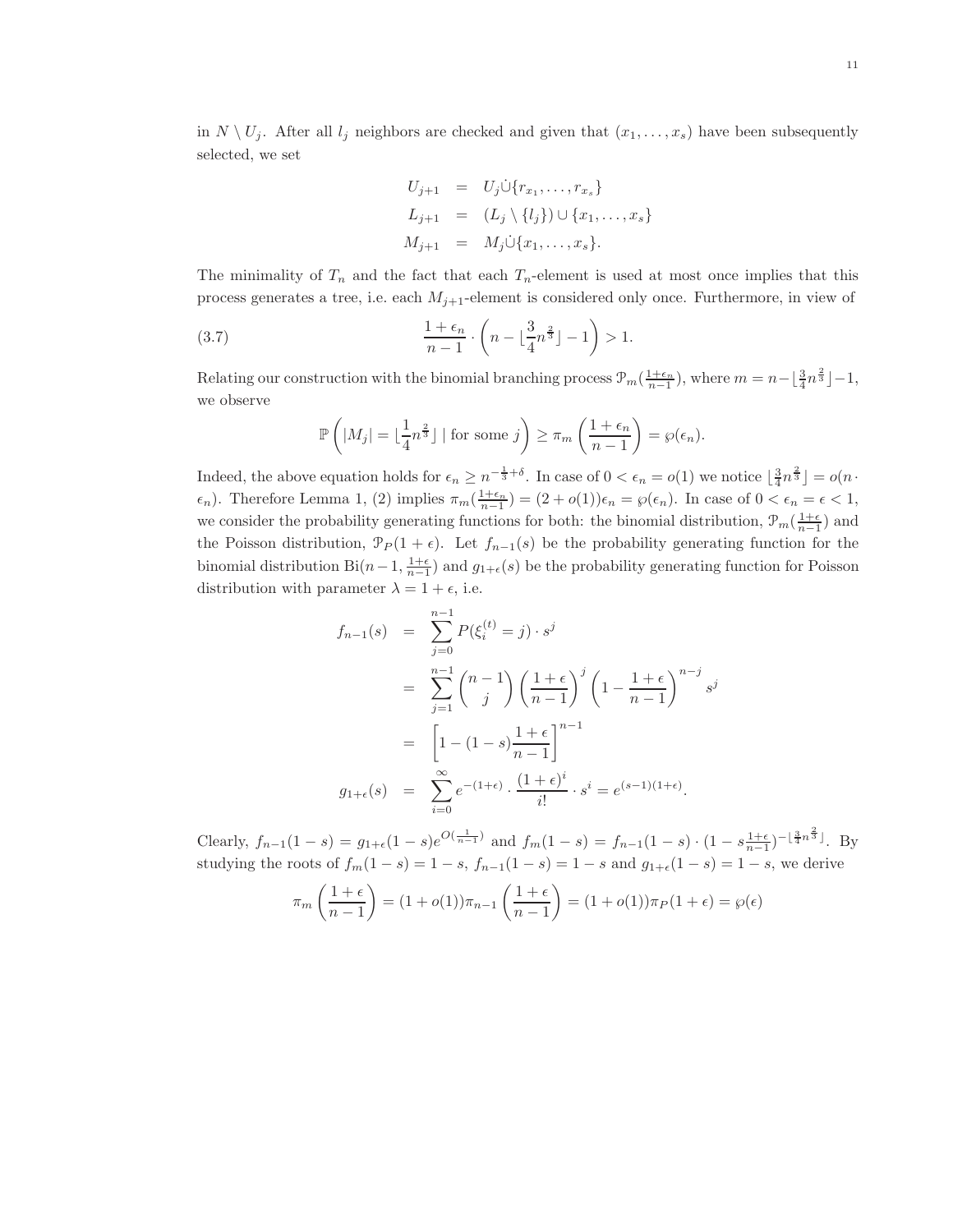and the lemma follows.

For given  $\delta$ , by choosing k sufficiently large, we proceed by enlarging the trees of Lemma 3 to subcomponents of arbitrary polynomial size. We remark that Lemma 2 is of central importance for the construction of the subcomponents of Lemma 4.

**Lemma 4.** Given  $k \ge 2$  and  $\delta > 0$ ,  $\lambda_n = \frac{1+\epsilon_n}{n-1}$ , where  $n^{-\frac{1}{3}+\delta} \le \epsilon_n$ , there exists a function  $\theta_{n,k}$ , with the property  $\theta_{n,k} \geq \frac{1}{4k(k+1)} n^{\delta}$ . Then each  $\Gamma_n$ -vertex is contained in a  $\Gamma_n$ -subcomponent of size at least

$$
\frac{1}{2^{k+2}} \cdot \left[ \frac{1}{4k(k+1)} \right]^k \cdot n^{\frac{2}{3} + k\delta}
$$

with probability at least

(3.8) 
$$
\delta_k(\epsilon_n) = \wp(\epsilon_n) (1 - e^{-\beta_{k,n}\theta_{n,k}}),
$$

where  $0 < \beta_{k,n} < 1$  and  $\epsilon_n \geq n^{-\frac{1}{3} + \delta}$ .

*Proof.* Without loss of generality we may assume  $\pi = id$ ,  $\mu_n \in \mathbb{N}$  and set for all  $1 \leq m \leq k$ ,

$$
A_m = \{(v_j^m s_j^m) \in T_n \mid 1 \le j \le \mu_n \}.
$$

where  $(v_j^m s_j^m) = (v_{r_n+j+(m-1)\mu_n-1} s_{r_n+j+(m-1)\mu_n-1})$  and  $r_n = n - \lfloor \frac{1}{2}n^{\frac{2}{3}} \rfloor$ , see eq. (3.2). That is,  $A_m$  is the "first" (in the sense of the labeling given by the sequence  $(v_{r_n}, v_{r_n+1}, \ldots, v_n)$ ) subset of  $T_n$ -transpositions that act on labels  $v_i$ , where  $i \leq r_n + m\mu_n - 1$  for  $1 \leq m \leq k$ . Furthermore, for  $1 \leq m \leq k, |A_m| = \mu_n = \lfloor \frac{1}{2k(k+1)} n^{\frac{2}{3}} \rfloor$ , see eq. (3.2). We set  $w_j^{(h)} = (v_j^h s_j^h) \in A_h$  and consider the branching process of Lemma 3 at  $\pi = id$ , assuming that we obtain a tree  $T^1$  of size  $\lfloor \frac{1}{4}n^{\frac{2}{3}} \rfloor$ . Let

$$
Y_1 = \left| \{ w_i^{(1)} \in A_1 \mid \exists x \in T^1; x \cdot w_i^{(1)} \in \Gamma_n \} \right|.
$$

According to Lemma 2

$$
\forall x, y \in T^1; \forall w_i^{(1)} \neq w_r^{(1)} \in A_1; \quad x \cdot w_i^{(1)} \neq y \cdot w_r^{(1)},
$$

whence

(3.9) 
$$
\mathbb{E}[Y_1] = \mu_n \cdot \left(1 - \left(1 - \frac{1 + \epsilon_n}{n - 1}\right)^{\frac{1}{4}n^{\frac{2}{3}}}\right) \sim \mu_n \left(1 - \exp(-(1 + \epsilon_n)\frac{1}{4}n^{-\frac{1}{3}})\right).
$$

Using large deviation inequalities eq. (2.4) [14], we conclude that  $\beta_1 = \frac{1}{8} > 0$  satisfies

$$
\mathbb{P}\left(Y_1 < \frac{1}{2}\mathbb{E}[Y_1]\right) \le \exp\left(-\beta_1 \cdot \mathbb{E}[Y_1]\right).
$$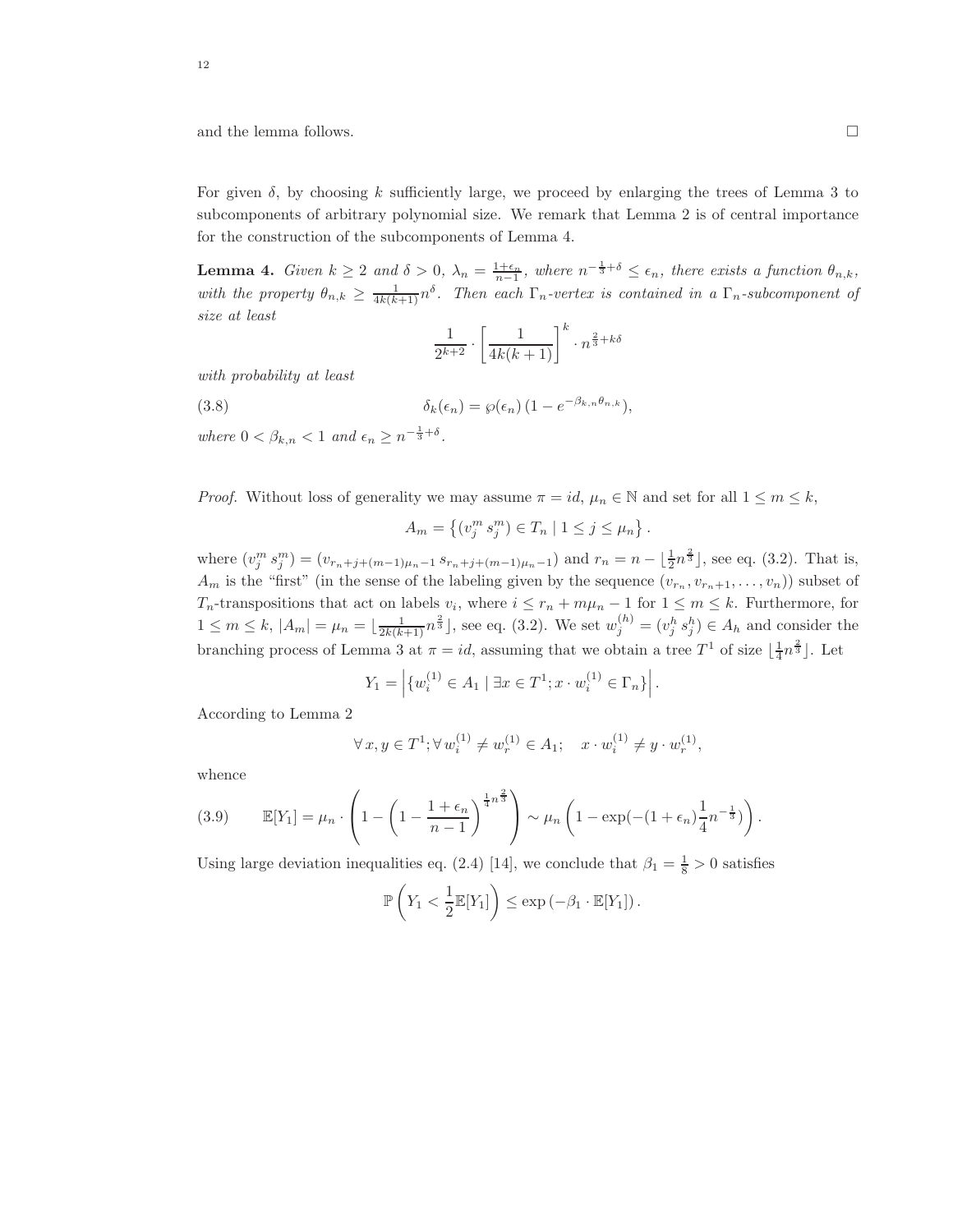We select the smallest element,  $x_{(ij)}$ , from the set  $\{x \cdot w_j^{(1)} \mid x \in T^1, x \cdot w_j^{(1)} \in \Gamma_n\}$  and start the branching process of Lemma 3 at  $x_{(ij)}$ . As a result, we derive the tree  $C_2(x_{(ij)})$  of size  $\lfloor \frac{1}{4}n^{\frac{2}{3}} \rfloor$ with probability at least  $\wp(\epsilon_n)$ . However, note that  $T^1 \cup C_2(x_{(ij)})$  may not be tree any more. According to Lemma 3, the generation of this tree  $C_2(x_{(i j)})$  exclusively involves labels  $v_j$  where  $j \leq r_n - 1$ . Therefore, since any two smallest elements  $x_{(i_1,j_1)}$  and  $x_{(i_2,j_2)}$  differ in at least one of two coordinates with labels  $v_{j_1}, v_{j_2}$  for  $r_n \leq j_1, j_2 \leq r_n + \mu_n$ , we have

$$
C_2(x_{(i_1 j_1)}) \cap C_2(x_{(i_2 j_2)}) = \emptyset.
$$

Let  $X_1$  be the r.v. counting the number of these new  $\Gamma_n$ -subcomponents. In view of eq. (3.9), we obtain

$$
\mathbb{E}[X_1] = \wp(\epsilon_n) \cdot \mathbb{E}[Y_1] \sim \wp(\epsilon_n) \cdot \mu_n \left(1 - \exp(-(1 + \epsilon_n) \frac{1}{4} n^{-\frac{1}{3}})\right).
$$

In order to make the dependence of  $\theta_{n,k} = \wp(\epsilon_n) \cdot \mu_n \left(1 - \exp(-(1 + \epsilon_n) \frac{1}{4} n^{-\frac{1}{3}})\right)$  for fixed  $\delta > 0$ on  $k$  and  $n$  explicit, we compute

$$
\theta_{n,k} \geq 2 \cdot n^{-\frac{1}{3} + \delta} \cdot \frac{1}{2k(k+1)} n^{\frac{2}{3}} \cdot (1 + n^{-\frac{1}{3} + \delta}) \cdot \frac{1}{4} \cdot n^{-\frac{1}{3}} - o(1)
$$

$$
= \frac{1}{4k(k+1)} \cdot n^{\delta} \quad \text{as } n \to \infty.
$$

Again, using large deviation inequalities eq. (2.4), we conclude that  $\beta_1 = \frac{1}{8} > 0$  satisfies

$$
\mathbb{P}(X_1 < \frac{1}{2}\theta_{n,k}) \le \exp(-\beta_1 \theta_{n,k})
$$

or equivalently, since the union of all the  $C_2(x_{(i,j)})$ -subcomponents with  $T^1$  forms a  $\Gamma(S_n, T_n)$ subcomponent,  $T^2$ , we have

(3.10) 
$$
\mathbb{P}\left(|T^2| < \lfloor\frac{1}{4}n^{2/3}\rfloor \cdot \frac{1}{2}\theta_{n,k}\right) \leq \exp(-\beta_1\theta_{n,k}).
$$

We now proceed by induction:

*Claim:* For each  $2 \le i \le k$ , there exists some constant  $\beta_{i,n} > 0$  and a  $\Gamma(S_n, T_n)$ -subcomponent  $T^i$ such that

$$
\mathbb{P}(|T^i| < \lfloor \frac{1}{4} n^{2/3} \rfloor \cdot \left(\frac{\theta_{n,k}}{2}\right)^{i-1}) \le \exp(-\beta_{i-1,n}\theta_{n,k}).
$$

We have already established the induction basis. As for the induction step, let us assume the claim holds for  $i < k$  and let  $C_i(\alpha)$  denote a subcomponent generated by the branching process of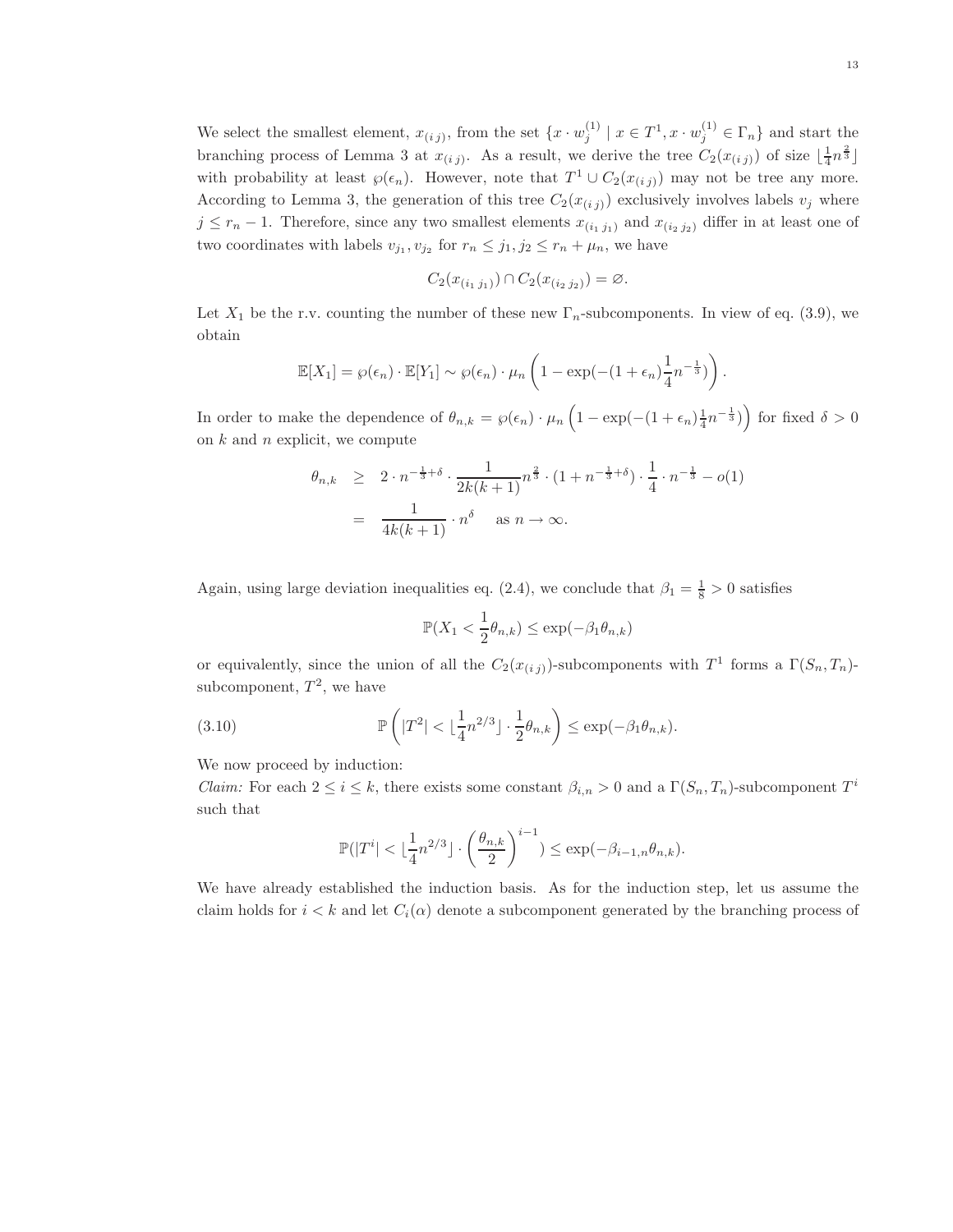Lemma 3 in the *i*-th step. We consider the  $T_n$ -transpositions  $w_r^{(i+1)} \neq w_a^{(i+1)} \in A_{i+1}$ . We consider the minimal elements,  $x_r^{\alpha}$  of

$$
Y_{i+1} = \{ w_r^{(i+1)} \in A_{i+1} \mid \exists x \in C_i(\alpha); x \cdot w_r^{(i+1)} \in \Gamma_n \}
$$

at which we initiate the branching process of Lemma 3. The process generates subcomponents  $C_{i+1}(x_i^{\alpha})$  of size  $\lfloor \frac{1}{4}n^{\frac{2}{3}} \rfloor$  with probability  $\geq \wp(\epsilon_n)$ . Any two of these are mutually disjoint and let  $X_{i+1}$  be the r.v. counting their number. We derive setting  $q_n = \lfloor \frac{1}{4} n^{2/3} \rfloor$ . In order to make the dependence of  $\beta_{i,n}$  for fixed  $\delta > 0, k \ge 2$  on n and i explicit, we set  $\beta_{1,n} = \beta_1 = \frac{1}{8}$  and recursively define  $\beta_{i,n}$  for  $i \geq 2$ ,

$$
\beta_{i,n} = \beta_{i-1,n} - \frac{\ln(1 + \exp(-\beta_1 \theta_{n,k}^{i-1} + \beta_{i-1,n} \theta_{n,k}))}{\theta_{n,k}} = \beta_{i-1,n} + o(1) \text{ for } k \ge i \ge 2
$$

We compute

$$
\begin{array}{lcl} \mathbb{P}\left(|T^{i+1}|
$$

and the Claim follows.

Therefore, each  $\Gamma_n$ -vertex is contained in a subcomponent of size

$$
\geq \frac{1}{4} \cdot n^{\frac{2}{3}} \cdot \frac{1}{2^k} \cdot \left[ \frac{1}{4k(k+1)} \right]^k \cdot n^{k\delta} = \frac{1}{2^{k+2}} \cdot \left[ \frac{1}{4k(k+1)} \right]^k \cdot n^{\frac{2}{3} + k\delta},
$$

with probability at least  $\wp(\epsilon_n)(1 - e^{-\beta_{k,n}\theta_{n,k}})$  and the lemma is proved.

#### 4. Vertices in small components

For given  $0 < \delta < 1$ , let

(4.1) 
$$
M_k(n) = \frac{1}{2^{k+2}} \left[ \frac{1}{4k(k+1)} \right]^k n^{\frac{2}{3} + k\delta}.
$$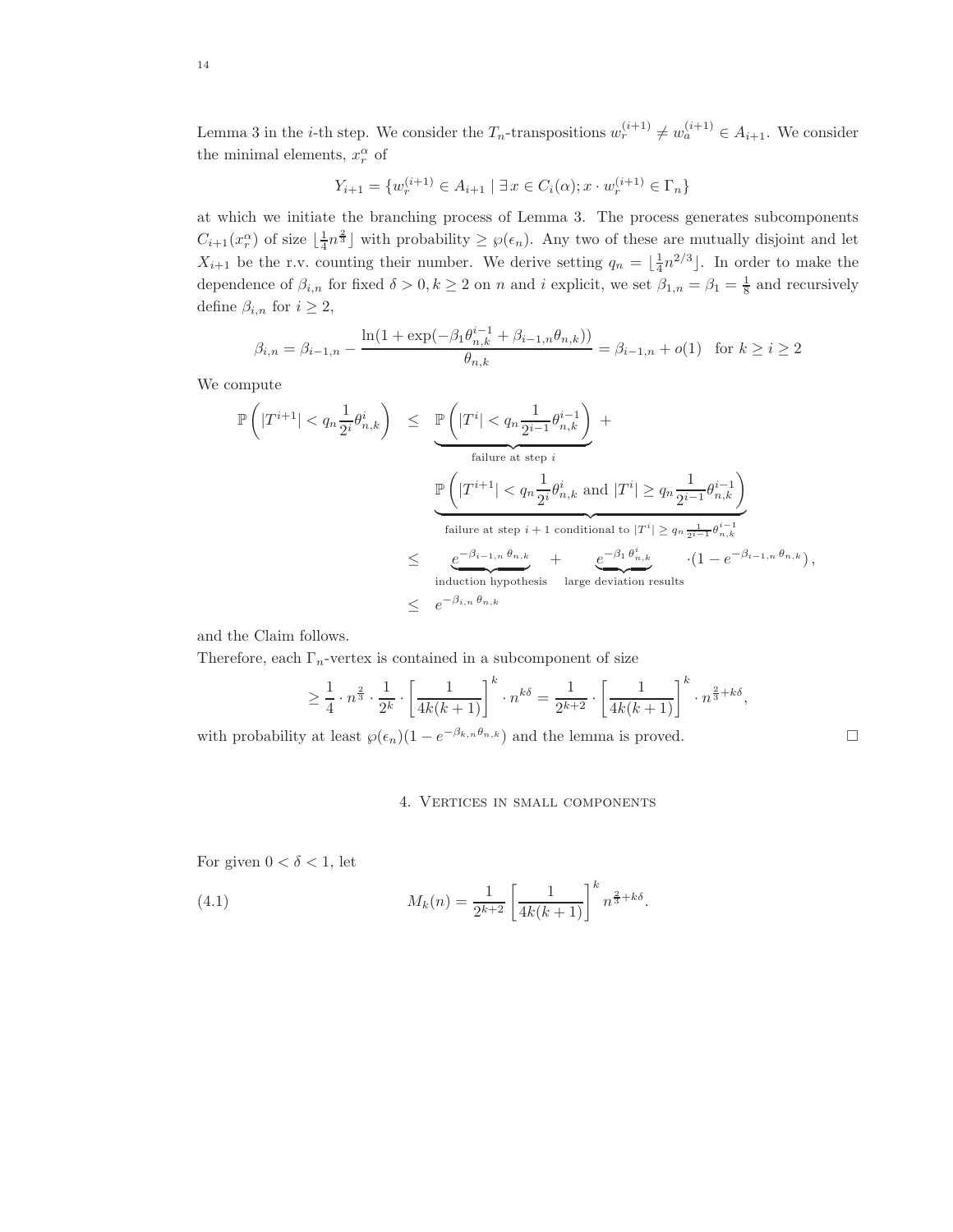Let  $\Gamma_{n,k}$  denote the set of  $\Gamma_n$ -vertices contained in components of size  $\geq M_k(n)$  for fixed  $0 < \delta < 1$ . In this section we prove that  $|\Gamma_{n,k}|$  is a.s.  $\sim \wp(\epsilon_n) \frac{1+\epsilon_n}{n-1} n!$ . In analogy to Lemma 3 of [38] we first observe that the number of vertices, contained in  $\Gamma_n$ -components of size  $\langle M_k(n), \rangle$  is sharply concentrated. The concentration reduces the problem to a computation of expectation values. It follows from considering the indicator r.vs. of pairs  $(C, v)$  where C is a component and  $v \in C$  and to estimate their correlation. Since the components in question are small, no "critical" correlation terms arise.

Let  $U_n = U_n(a)$  denote the set of vertices contained in components of size  $\langle a \rangle$  where  $a > 0$ . Then following the arguments in [10]

**Lemma 5.** Let  $a > 0$  be a fixed constant. We are given  $\delta > 0$  and  $\lambda_n = \frac{1+\epsilon_n}{n-1}$ , where  $1 > \epsilon_n \ge$  $n^{-\frac{1}{3}+\delta}$ . Then

(4.2) 
$$
\mathbb{P}\left(||U_n| - \mathbb{E}[|U_n|]|| \geq \frac{1}{n}\mathbb{E}[|U_n|]\right) = o(1).
$$

*Proof.* Let  $I_{C,v}$ , be the indicator r.v. of the pair  $(C, v)$ , where  $v \in C$  and  $C \in U_n$  is a component of size  $n^a$ . We have

$$
|U_n| = \sum_{(C,v)} I_{C,v}.
$$

and we proceed by proving that the r.v.  $|U_n|$  is sharply concentrated by analyzing the correlation terms  $\mathbb{E}(I_{C_1,v}I_{C_2,w})$ . Correlation may arise in two ways: the pairs  $(C_1,v)$  and  $(C_2,w)$  either satisfy  $C_1 = C_2$  or the minimal distance,  $d_{\Gamma(S_n,T_n)}(C_1, C_2) = 2$ . Suppose first  $C_1 = C_2$ , then

$$
\sum_{(C,v)\sim(C,w)} \mathbb{E}(I_{C,v}I_{C,w}) = \sum_{(C,v)} \sum_{(C,w)\sim(C,v)} \mathbb{E}(I_{C,v})
$$
\n
$$
\leq \sum_{(C,v)} n^a \mathbb{E}(I_{C,v}) = n^a \mathbb{E}[|U_n|]
$$

Secondly we consider the case  $C_1 \neq C_2$ . Then there exist vertices  $v \in C_1$  and  $w \in C_2$  with  $d_{\Gamma(S_n,T_n)}(v,w) = 2$ , i.e. we have an additional vertex  $u \notin \Gamma_n$  which, if selected, would lead to a merger of the subcomponents  $C_1$  and  $C_2$ . Accordingly,

$$
\mathbb{P}(d(C_1, C_2) = 2) = \frac{(1 - \lambda_n)}{\lambda_n} \mathbb{P}(C_1 \cup C_2 \cup \{u\} \text{ is a } \Gamma_n\text{-component})
$$
  
 
$$
\leq n \mathbb{P}(C_1 \cup C_2 \cup \{u\} \text{ is a } \Gamma_n\text{-component})
$$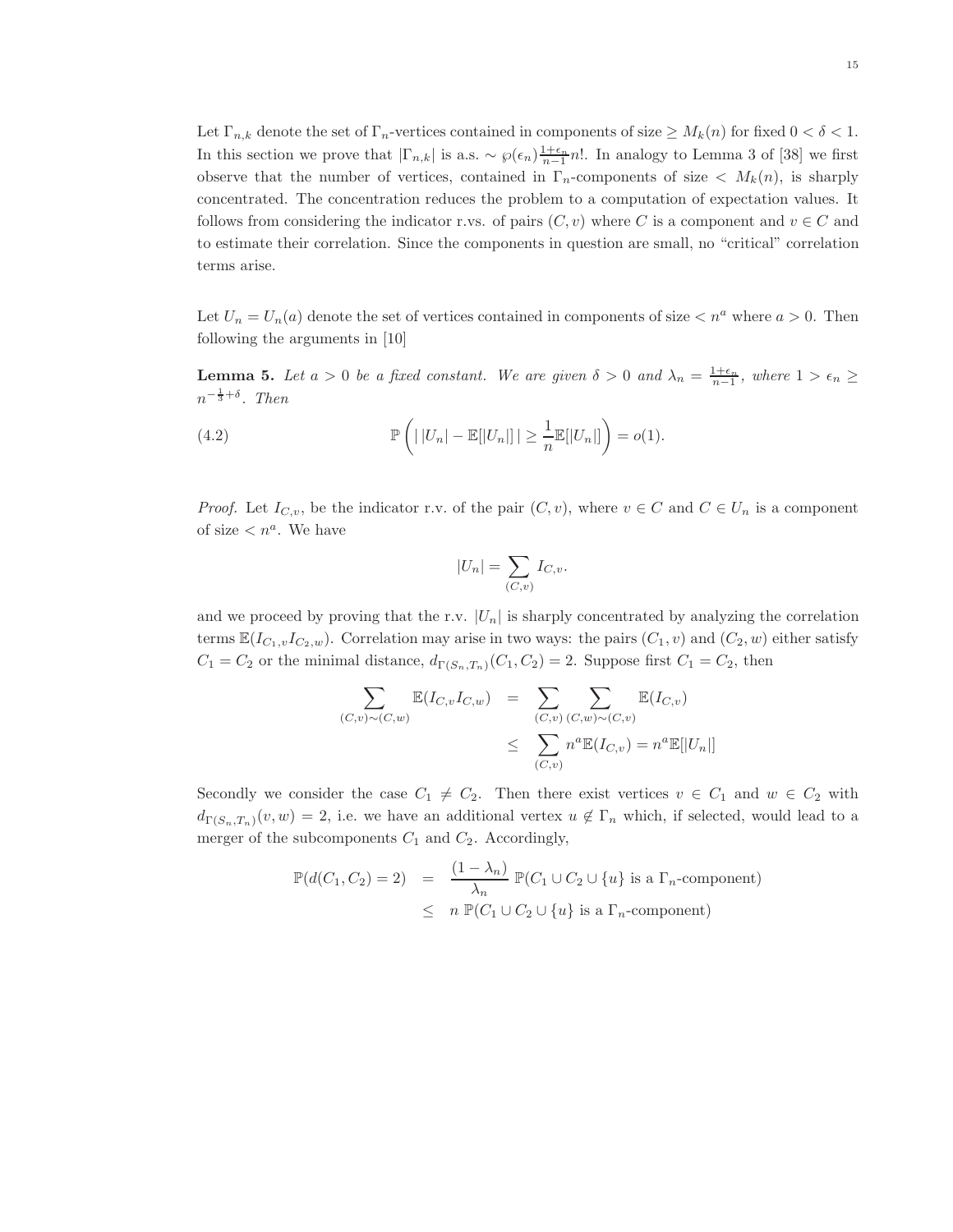and we derive, summing over all possible  $v, w, u$ , the upper bound

$$
\sum_{d(C_1, C_2) = 2} \mathbb{E}[I_{C_1, v_1} I_{C_2, v_2}] \le n (2n^a + 1)^3 |\Gamma_n|.
$$

The uncorrelated pairs  $(I_{C_1,v_1}, I_{C_2,v_2})$  can be estimated by

$$
\sum_{(C_1,v_1)\not\sim (C_2,v_2)} \mathbb{E}[I_{C_1,v_1} I_{C_2,v_2}] = \sum_{(C_1,v_1)\not\sim (C_2,v_2)} \mathbb{E}[I_{C_1,v_1}] \cdot \mathbb{E}[I_{C_2,v_2}] \leq \mathbb{E}[|U_n|]^2.
$$

Consequently we arrive at

$$
\mathbb{E}[U_n(U_n-1)] = \sum_{\substack{(C,v_1) \\ \sim (C,v_2)}} \mathbb{E}[I_{C,v_1} I_{C,v_2}] + \sum_{\substack{(C_1,v_1) \\ \sim (C_2,v_2)}} \mathbb{E}[I_{C_1,v_1} I_{C_2,v_2}] + \sum_{\substack{(C_1,v_1) \\ \sim (C_2,v_2)}} \mathbb{E}[I_{C_1,v_1} I_{C_2,v_2}]
$$
\n
$$
\leq n^a \mathbb{E}[|U_n|] + n(2n^a+1)^3 |\Gamma_n| + \mathbb{E}[|U_n|]^2.
$$

Just considering isolated vertices implies  $\mathbb{E}[U_n] \ge c |\Gamma_n|$  for some  $c > 0$ , i.e. the expected number of vertices in small components grows faster than any polynomial. Employing Chebyshev's inequality, eq. (2.5), we derive

$$
\mathbb{P}\left(||U_n| - \mathbb{E}[|U_n|] \ge \frac{1}{n} \mathbb{E}[|U_n|] \right) \le n^2 \frac{\mathbb{V}[|U_n|]}{\mathbb{E}[|U_n|]^2}
$$
  
=  $n^2 \frac{\mathbb{E}[|U_n|(|U_n| - 1)] + \mathbb{E}[|U_n|] - \mathbb{E}[|U_n|]^2}{\mathbb{E}[|U_n|]^2}$   
 $\le n^2 \frac{n^a + \frac{1}{c}n(2n^a + 1)^3 + 1}{\mathbb{E}[|U_n|]} = o\left(\frac{1}{n^2}\right),$ 

whence the lemma.  $\Box$ 

With the help of Lemma 5, we proceed by computing the size of  $\Gamma_{n,k}$ .

**Lemma 6.** Suppose  $k \in \mathbb{N}$  is arbitrary but fixed and we are given  $\delta > 0$ . Let  $\omega_n = |\Gamma_n \setminus \Gamma_{n,k}|$  and  $\lambda_n = \frac{1+\epsilon_n}{n-1}$ , where  $n^{-\frac{1}{3}+\delta} \leq \epsilon_n < 1$ . Then

(4.3) 
$$
|\Gamma_{n,k}| \sim \wp(\epsilon_n) \frac{1+\epsilon_n}{n-1} n! \qquad a.s. .
$$

*Proof.* First we prove for any  $n^{-\frac{1}{3}+\delta} \leq \epsilon_n \leq \lambda$ , where  $\lambda > 0$ 

(4.4) 
$$
(1 - o(1))\wp(\epsilon_n) |\Gamma_n| \leq |\Gamma_{n,k}| \quad \text{a.s.}
$$

By Lemma 4 we have

$$
\mathbb{E}[\omega_n] \le (1 - \delta_k(\epsilon_n)) |\Gamma_n|.
$$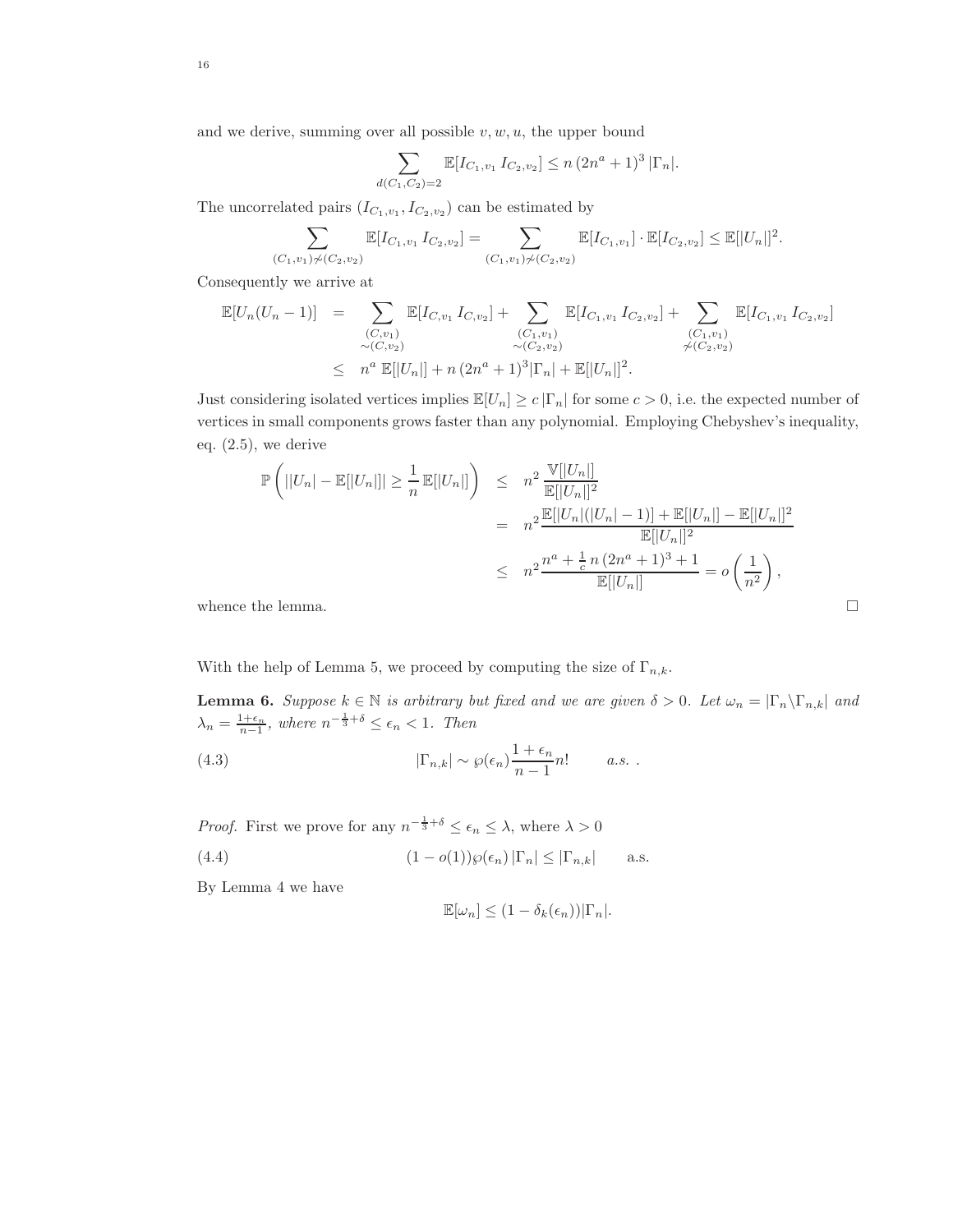In view of Lemma 5, we derive

$$
\omega_n < \left(1+O(\frac{1}{n})\right) \, \mathbb{E}[\omega_n] < \left(1-\delta_k(\epsilon_n)+O(\frac{1}{n})\right) |\Gamma_n| \quad \text{a.s.},
$$

whence

$$
|\Gamma_{n,k}| \geq \left(\delta_k(\epsilon_n) - O(\frac{1}{n})\right)|\Gamma_n| = (1 - o(1))\wp(\epsilon_n)|\Gamma_n|
$$
 a.s..

Next we prove for  $n^{-\frac{1}{3}+\delta} \leq \epsilon_n < 1$  and arbitrary but fixed k,

(4.5) 
$$
|\Gamma_{n,k}| \le (1+o(1))\wp(\epsilon_n)|\Gamma_n| \quad \text{a.s.}
$$

Let  $W_n = U_n(\frac{1}{2}) = \{r \in \Gamma(S_n, T_n) \mid |C_r| < n^{1/2}\},\$  where  $C_r$  denotes a component containing r. Obviously,  $\Gamma_{n,k} \subset \Gamma_n \setminus W_n$ , whence it suffices to prove

(4.6) 
$$
|W_n| \geq [1 - (1 + o(1))\wp(\epsilon_n)] |\Gamma_n| \quad \text{a.s.}
$$

For this purpose we follow [9] and consider a certain branching process in the  $(n-1)$ -regular rooted tree  $T_{r^*}$ . Here the r.v.  $\xi_r^*$  of the rooted vertex  $r^*$  is  $\text{Bi}(n-1,\lambda_n)$  distributed while the r.v. of any other vertex r has the distribution  $\text{Bi}(n-2,\lambda_n)$ . Let  $C_{r^*}$  denote the component generated by this branching process. The idea here is to relate  $C_{r^*}$  with its image under a covering map, i.e. a specific  $\Gamma_n$ -component containing r, denoted by  $C_r$ .

Using the linear ordering on  $\Gamma(S_n, T_n)$ , one can specify a unique procedure on how to generate an acyclic connected  $\Gamma(S_n, T_n)$ -subgraph of size  $\langle n^{1/2}, \text{denoted by } H_r^{\dagger}$  [9]. Let S be a stack. We initialize by setting  $H_r^{\dagger} = \{r\}$ . Then we select the r-neighbors in  $\Gamma(S_n, T_n)$ , one by one, in increasing order, with probability  $\lambda_n$ . For each selected neighbor  $r_i$ , we (a) put the corresponding edge  $\{r, r_i\}$  into S, (b) add  $r_i$  to  $H_r^{\dagger}$  and (c) check condition (h1) " $|H_r^{\dagger}| = n^{\frac{1}{2}n}$ . If (h1) holds we stop, otherwise we proceed examining the next  $r$ -neighbor. Suppose  $(h1)$  does not hold and all r-neighbors have been examined.

If  $S$  is empty, we stop. Otherwise we proceed inductively as follows: we remove the first element,  $\{r, w\}$  from S and consider the w-neighbors, except r, one by one, in increasing order. For each selected w-neighbor, x, we (a) insert the edge  $\{w, x\}$  into the back of S (b) add x to  $H_r^{\dagger}$  and (c) check condition (h1) " $|H_r^{\dagger}| = n^{\frac{1}{2}n}$  and (h2) " $H_r^{\dagger}$  contains a cycle". In case (h1) or (h2) holds we stop. Otherwise, we continue examining w-neighbors in increasing order until all w-neighbors are considered. If S is empty we stop and otherwise we consider the next element from  $S$  and iterate the process.

Consequently we have by construction

(4.7) 
$$
\forall m \leq n^{\frac{1}{2}}; \quad \mathbb{P}\left(|H_r^{\dagger}| < m \text{ and } H_r^{\dagger} \text{ is a acyclic}\right) \leq \mathbb{P}\left(|C_{r^*}| < m\right),
$$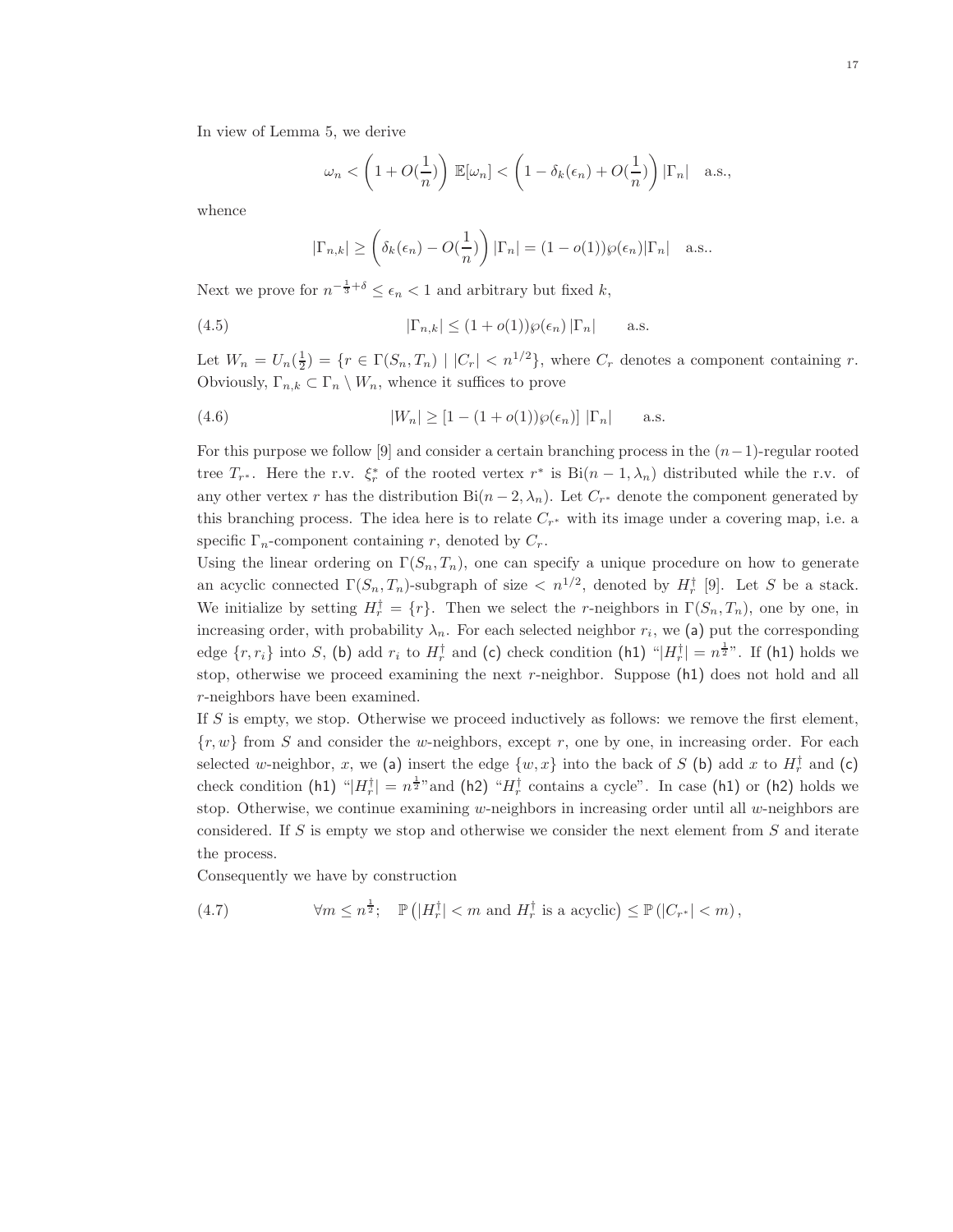where the discrepancy between  $\mathbb{P}\left(|H_r^{\dagger}| < m \text{ and } H_r^{\dagger} \text{ is a acyclic}\right)$  and  $\mathbb{P}\left(|C_{r^*}| < m\right)$  lies in those events for which a  $\leq$ -compatible covering map from  $T_{r^*}$  into  $\Gamma(S_n, T_n)$ , mapping  $r^*$  into r, produces a cycle in  $\Gamma(S_n, T_n)$ . The latter is bounded from above by the probability  $\mathbb{P}(H_r^{\dagger}$  contains a cycle). Therefore,

(4.8) 
$$
\forall m \le n^{\frac{1}{2}}
$$
;  $\mathbb{P}(|H_r^{\dagger}| < m \text{ and } H_r^{\dagger} \text{ is a acyclic}) \ge \mathbb{P}(|C_{r^*}| < m) - \mathbb{P}(H_r^{\dagger} \text{ contains a cycle}).$ 

We proceed by computing  $\mathbb{P}(|C_{r^*}| < m)$  and  $\mathbb{P}(H_r^{\dagger}$  contains a cycle). *Claim* 1:[9] there exists some  $\kappa > 0$  such that

(4.9) 
$$
\mathbb{P}(|C_{r^*}| < n^{1/2}) \geq 1 - \pi_0(\epsilon_n) - o(e^{-\kappa n^{1/2}}).
$$

To prove the claim we compute

$$
\mathbb{P}(n^{1/2} \le |C_{r^*}| < \infty) = \sum_{i \ge n^{1/2}} \mathbb{P}(|C_{r^*}| = i)
$$
  
= 
$$
\sum_{i \ge n^{1/2}} (1 + o(1)) \cdot \frac{(\lambda_n \cdot (n-2))^{i-1}}{i\sqrt{2\pi i}} \left[ \frac{(n-2)(1-\lambda_n)}{(n-3)} \right]^{ni-3i+2}
$$
  

$$
\le \sum_{i \ge n^{1/2}} \left[ (1 + \epsilon_n) e^{-\epsilon_n} \right]^i \le \sum_{i \ge n^{1/2}} c(\epsilon)^i = o(e^{-\kappa n^{1/2}}),
$$

where  $0 < c(\epsilon) < 1$  and

(4.10) 
$$
\mathbb{P}(|C_{r^*}| = i) = (1 + o(1)) \cdot \frac{(\lambda_n \cdot (n-2))^{i-1}}{i\sqrt{2\pi i}} \left[ \frac{(n-2)(1-\lambda_n)}{(n-3)} \right]^{ni-3i+2},
$$

where  $i = i(n) \rightarrow \infty$  as  $n \rightarrow \infty$  is due to [9]. We accordingly derive

$$
\mathbb{P}(|C_{r^*}| < n^{1/2}) = \mathbb{P}(|C_{r^*}| < \infty) - \mathbb{P}(n^{1/2} \le |C_{r^*}| < \infty)
$$
\n
$$
\ge 1 - \underbrace{\wp(\epsilon_n)}_{= \pi_0(\frac{1 + \epsilon_n}{n - 1})} - o(e^{-\kappa n^{1/2}}),
$$
\n
$$
(4.11)
$$

where  $\pi_0(\frac{1+\epsilon_n}{n-1}) = \wp(\epsilon_n) = \mathbb{P}(|C_{r^*}| = \infty)$  is the survival probability of the branching process in  $T_{r^*}$ , which constructs the component rooted in  $r^*$ , see Lemma 1.

*Claim* 2:  $\mathbb{P}(H_r^{\dagger} \text{ contains a cycle}) \leq O(n^{-\frac{1}{2}}).$ 

Let  $\ell$  denote the length of a cycle,  $\mathcal{O}_{\ell}$ , generated by  $H_r^{\dagger}$ . We first notice that  $\mathcal{O}_{\ell}$  contains at most  $\lfloor \frac{\ell}{2} \rfloor$  distinct  $T_n$ -elements. Otherwise  $\mathcal{O}_{\ell} = (\sigma_s)_{s=1}^{\ell}$  contains  $\lfloor \frac{\ell}{2} \rfloor + 1$  distinct  $T_n$ -transpositions and consequently there exists at least one transposition  $\sigma_t = (i j) \in \mathcal{O}_{\ell}$  that occurs only once. Then we conclude, using  $\prod_{s=1}^{\ell} \sigma_s = 1$ ,

$$
(i j) \in \langle T_n \setminus \{(i j)\}\rangle,
$$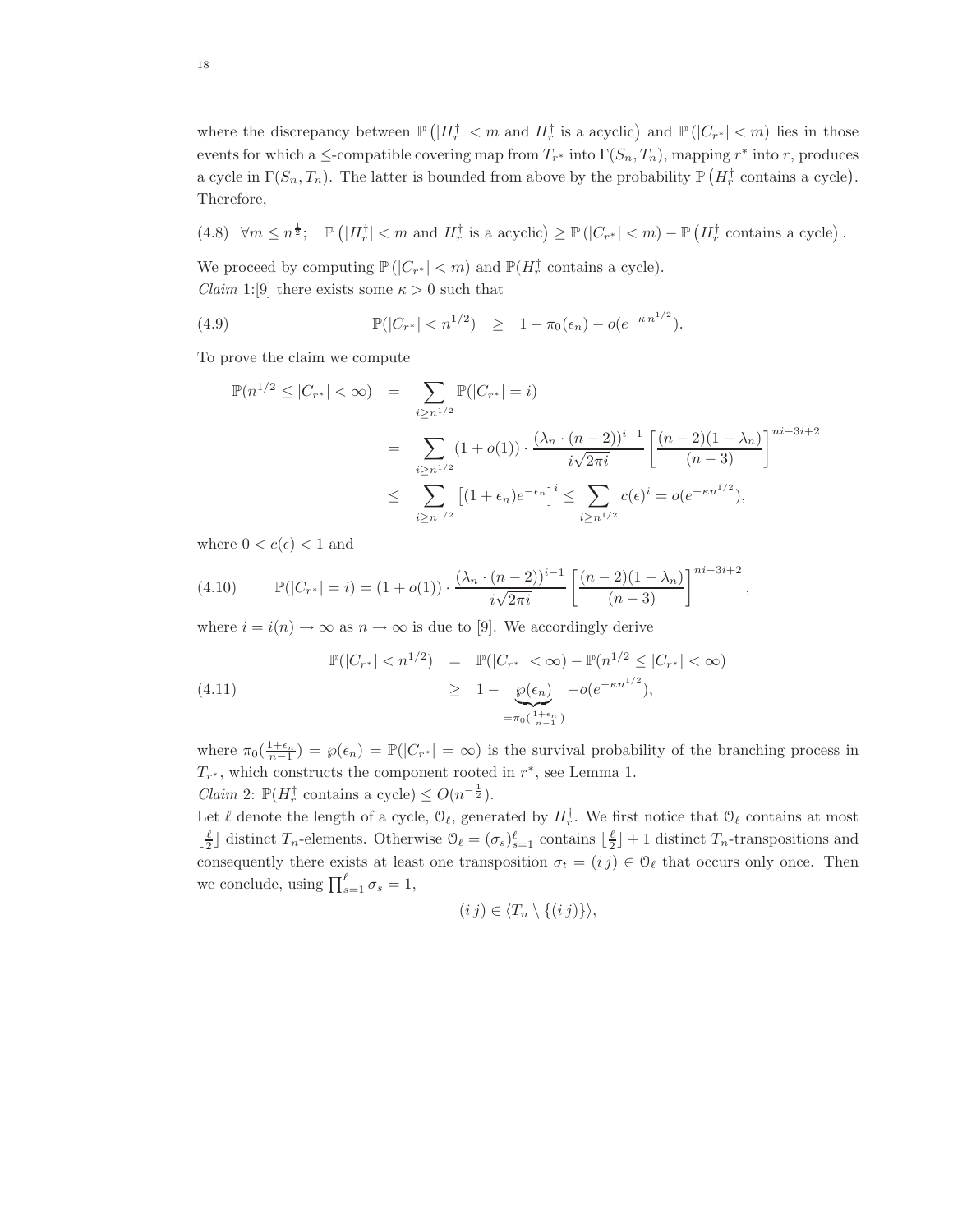which is impossible since  $T_n$  is a minimal generating set. Let N be the number of distinct transpositions in  $\mathcal{O}_{\ell}$  and  $a_s$  be the multiplicity of s-th distinct transposition. We then have  $a_s \geq 2$  for  $1 \leq s \leq N$  and  $N \leq \lfloor \frac{\ell}{2} \rfloor$ . We notice that the number of such cycles  $\mathcal{O}_{\ell}$ , that contain a fixed vertex is bounded from above by

$$
\binom{n-1}{N} \cdot \frac{\ell!}{a_1! \cdot a_2! \cdots a_N!}
$$
\n
$$
\leq \binom{n-1}{N} \cdot \frac{\ell!}{2^N} \leq \left(\frac{n-1}{2}\right)^N \frac{\ell!}{N!} \leq \left(\frac{n-1}{2}\right)^{\lfloor \frac{\ell}{2} \rfloor} \frac{\ell!}{\left(\lfloor \frac{\ell}{2} \rfloor \right)!} = O\left(\frac{\ell(n-1)}{e}\right)^{\lfloor \frac{\ell}{2} \rfloor}
$$

We next distinguish the cases of whether or not  $\mathcal{O}_{\ell}$  contains r. Let us first assume  $r \notin \mathcal{O}_{\ell}$ . Then all vertices except of the lastly added vertex  $w$ , have been examined only once while  $w$  has been examined for at most  $n^{\frac{1}{2}} - 1$  times. Therefore the probability of  $\mathcal{O}_{\ell}$  is bounded by

$$
\leq n^{\frac{1}{2}} \cdot \ell \cdot \left(\frac{n-1}{2}\right)^{\lfloor \frac{\ell}{2} \rfloor} \frac{\ell!}{(\lfloor \frac{\ell}{2} \rfloor)!} \cdot \left(\frac{2}{n-1}\right)^{\ell-1} \frac{2}{n-1} \cdot \left(n^{\frac{1}{2}}-1\right) = O\left(\ell n \cdot \left(\frac{4\ell}{e(n-1)}\right)^{\lfloor \frac{\ell}{2} \rfloor}\right).
$$

Taking the sum over all possible values  $4 \leq \ell \leq n^{\frac{1}{2}}$ , we observe that the probability of the event that  $H_r^{\dagger}$  contains such a cycle, is at most  $O(n^{-1})$ .

Suppose next  $r \in \mathcal{O}_\ell$ . Then r has by construction never been examined. The lastly added vertex (the one leading to the cycle and therefore to the halting of the process) has been examined at most  $n^{\frac{1}{2}}-1$  times and all other vertices contained in  $\mathcal{O}_{\ell}$  have been examined only once. Therefore the probability of  $\mathcal{O}_{\ell}$  is bounded by

$$
\leq \ell \cdot \left(\frac{n-1}{2}\right)^{\lfloor \frac{\ell}{2} \rfloor} \frac{\ell!}{(\lfloor \frac{\ell}{2} \rfloor)!} \cdot \left(\frac{2}{n-1}\right)^{\ell-2} \frac{2}{n-1} \cdot \left(n^{\frac{1}{2}}-1\right) = O\left(\ell n^{\frac{3}{2}} \cdot \left(\frac{4\ell}{e(n-1)}\right)^{\lfloor \frac{\ell}{2} \rfloor}\right).
$$

Taking the sum over  $4 \leq \ell \leq n^{\frac{1}{2}}$ , we conclude that the probability of the event that  $H_r^{\dagger}$  contains a cycle that contains r, is at most  $O(n^{-\frac{1}{2}})$  and Claim 2 follows. Claim 3:

(4.12) 
$$
\mathbb{P}\left(|C_r| < n^{\frac{1}{2}}\right) \geq 1 - (1 + o(1))\wp(\epsilon_n).
$$

Let  $D_r$  be a tree containing r of size  $\langle n^{\frac{1}{2}} \text{ in } \Gamma_n$ . Since there is only one way by which the procedure  $H_r^{\dagger}$  can generate  $D_r$  we have

(4.13) 
$$
\mathbb{P}\left(C_r = D_r\right) \ge \mathbb{P}\left(H_r^{\dagger} = D_r\right).
$$

Consequently, taking the sum over all such trees we obtain

(4.14) 
$$
\mathbb{P}\left(|C_r| < n^{\frac{1}{2}} \text{ and } C_r \text{ is a tree}\right) \ge \mathbb{P}\left(|H_r^{\dagger}| < n^{\frac{1}{2}} \text{ and } H_r^{\dagger} \text{ is acyclic}\right).
$$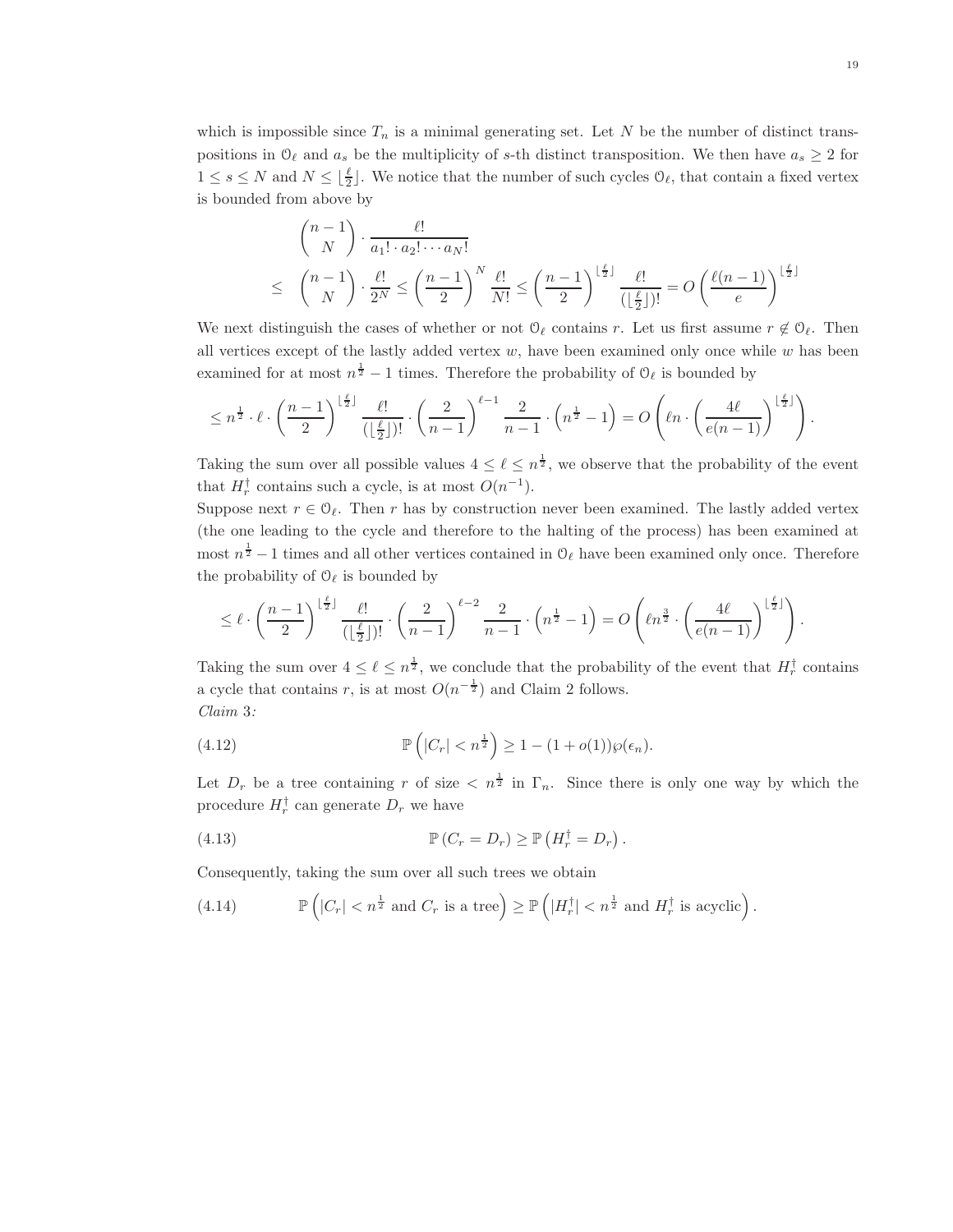According to eq. (4.8), Claim 1, Claim 2 and  $\varphi(\epsilon_n) \geq n^{-1/3+\delta}$  we conclude

$$
\mathbb{P}\left(|H_r^{\dagger}| < n^{\frac{1}{2}} \text{ and } H_r^{\dagger} \text{ is acyclic }\right) \geq 1 - (1 + o(1))\wp(\epsilon_n).
$$

Accordingly we arrive at

$$
\mathbb{P}\left(|C_r| < n^{\frac{1}{2}}\right) \geq \mathbb{P}\left(|C_r| < n^{\frac{1}{2}} \text{ and } C_r \text{ is a tree}\right)
$$
\n
$$
\geq \mathbb{P}\left(|H_r^{\dagger}| < n^{\frac{1}{2}} \text{ and } H_r^{\dagger} \text{ is acyclic}\right)
$$
\n
$$
\geq 1 - \wp(\epsilon_n) - o(e^{-\kappa n^{\frac{1}{2}}}) - O(n^{-\frac{1}{2}})
$$
\n
$$
\geq 1 - (1 + o(1))\wp(\epsilon_n)
$$

and Claim 3 is proved. By linearity of expectation, we have  $(1 - (1 + o(1))\wp(\epsilon_n))|\Gamma_n| \leq \mathbb{E}[|W_n|]$ and according to Lemma 5,  $(1 - O(n^{-1})) \mathbb{E}[|W_n|] < |W_n|$  a.s.. In view of  $n^{-1} = o(\wp(\epsilon_n))$  we have therefore proved eq. (4.6)

$$
(1 - (1 + o(1)) \wp(\epsilon_n)) |\Gamma_n| \le |W_n| \quad \text{a.s.}
$$

and the proof of lemma is complete.  $\Box$ 

#### 5. The main theorem

We show in this section that the unique giant component forms within  $\Gamma_{n,k}$  for two reasons: first, for given  $\delta$ , any  $\Gamma_{n,k}$ -vertex is a priori contained in a subcomponent of size  $\geq M_k(n)$ , see eq. (4.1), limiting the number of ways by which  $\Gamma_{n,k}$ -splits can be chosen and second there are many independent paths connecting large  $\Gamma(S_n, T_n)$ -subsets. We first prove Lemma 7 according to which  $\Gamma_{n,k}$  is "almost" 2-dense in  $\Gamma(S_n, T_n)$ .

**Lemma 7.** Let  $k \in \mathbb{N}$  and  $\Delta_k = \left[\frac{k}{2(k+1)}\right]^2/2$ ,  $\lambda_n = \frac{1+\epsilon_n}{n-1}$  where  $\epsilon_n \geq n^{-\frac{1}{3}+\delta}$  for some  $\delta > 0$  and let furthermore  $A_{\delta} = \{v \mid |d(v,2) \cap \Gamma_{n,k}| < \frac{1}{2} \Delta_k \cdot n^{\delta} \}$ . Then  $\mathbb{P}(v \in A_{\delta}) \leq \exp(-\frac{1}{8}\Delta_k \cdot n^{\delta})$  and there exists some  $0 < \rho_k < \frac{1}{8}\Delta_k$  for arbitrary but fixed k, such that

$$
|A_{\delta}| \le n!e^{-\rho_k n^{\delta}} \quad a.s..
$$

Proof. We consider now the action of the transpositions

$$
A_{k+1} = \left\{ (v_j^{k+1} s_j^{k+1}) \in T_n \mid 1 \le j \le \ell_n \right\}
$$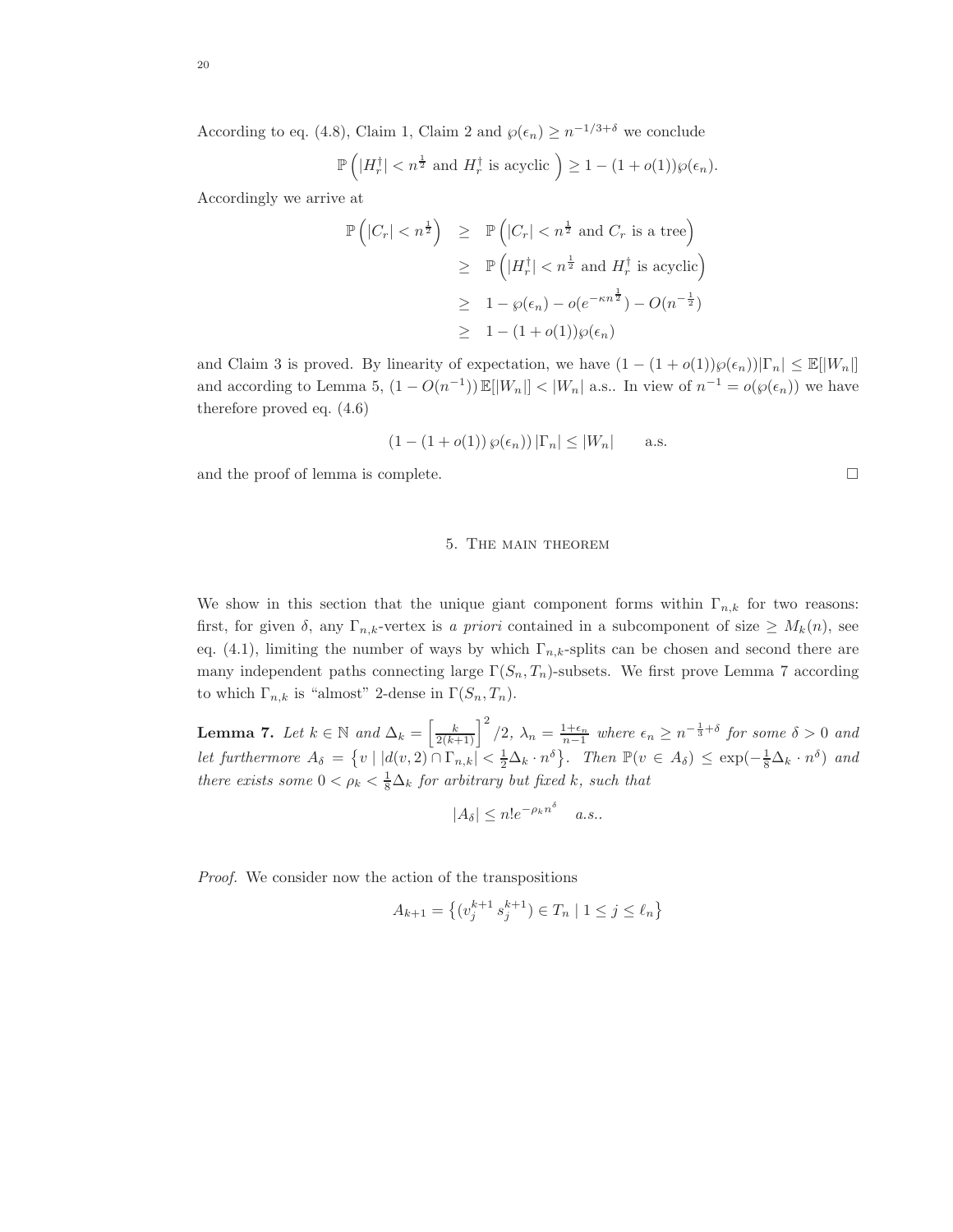where  $w_j^{(k+1)} = (v_j^{k+1} s_j^{k+1}) = (v_{r_n-1+j+k\mu_n} s_{r_n-1+j+k\mu_n})$  and  $\ell_n = \lfloor \frac{k}{2(k+1)} n^{\frac{2}{3}} \rfloor$ , see eq. (3.2) and set

$$
d^{(k+1)}(v,2) = \{v \cdot w_i^{(k+1)} \cdot w_j^{(k+1)} | 1 \le i < j \le \ell_n \}.
$$

We proceed by establishing a lower bound on the cardinality of  $d^{(k+1)}(v, 2)$ . Since  $T_n$  is a minimal generating set, any sequence of distinct  $T_n$ -transpositions is acyclic. Therefore

$$
|d^{(k+1)}(v,2)| \geq {(\ell_n \choose 2} = \frac{n^{\frac{4}{3}}}{2} \cdot \left[\frac{k}{2(k+1)}\right]^2 \cdot (1 - o(1)).
$$

Let  $\Delta_k = \left[\frac{k}{2(k+1)}\right]^2/2$  and  $Z(v)$  be the r.v. counting the number of vertices contained in the set  $d^{(k+1)}(v, 2) \cap \Gamma_{n,k}$ , whose subcomponents are constructed in Lemma 4. We immediately compute

$$
\mathbb{E}(Z(v)) \geq \lambda_n \cdot \delta_k(\epsilon_n) \cdot |d^{(k+1)}(v,2)| \sim \Delta_k n^{\frac{4}{3}} \cdot \frac{1+\epsilon_n}{n-1} \cdot \wp(\epsilon_n) (1-e^{-\beta_{k,n}\theta_{n,k}}) \geq \Delta_k \cdot n^{\delta}.
$$

The key observation is the following: the construction of the Lemma 4-subcomponents did not involve any labels  $v_{r_n-1+j+k\mu_n}$ , i.e. any two such subcomponents remain vertex-disjoint. Therefore the r.v.  $Z(v)$  is a sum of *independent* indicator r.vs. and Chernoff's large deviation inequality, eq. (2.4), [14] implies

(5.1) 
$$
\mathbb{P}(v \in A_{\delta}) = \mathbb{P}\left(Z(v) < \frac{1}{2}\Delta_k \cdot n^{\delta}\right) \leq \exp(-\frac{1}{8}\Delta_k \cdot n^{\delta}).
$$

Consequently, the expected number of vertices contained in  $A_{\delta}$  is bounded by  $n! \exp(-\frac{1}{8}\Delta_k \cdot n^{\delta})$ . Now Markov's inequality [39],

$$
\mathbb{P}(X > t\mathbb{E}(X)) \le 1/t, \quad t > 0,
$$

guarantees  $|A_{\delta}| \leq n! \cdot e^{-\rho_k n^{\delta}}$  a.s. for any  $0 < \rho_k < \frac{1}{8}\Delta_k$  and arbitrary, fixed k and the lemma follows.  $\Box$ 

Next we show that there exist many vertex disjoint paths between  $\Gamma_{n,k}$ -splits of sufficiently large size. The proof is analogous to Lemma 7 in [38]. We remark that Lemma 8 does not use an isoperimetric inequality [24]. It only employs a generic estimate of the vertex boundary in Cayley graphs due to Aldous [4, 6].

**Lemma 8.** Let  $(S, T)$  be a vertex-split of  $\Gamma_{n,k}$  with the properties

(5.2)  $\exists 0 < \rho_0 \le \rho_1 < 1;$   $(n-2)! \le |S| = \rho_0 |\Gamma_{n,k}|$  and  $(n-2)! \le |T| = \rho_1 |\Gamma_{n,k}|$ .

Then there exists some  $c > 0$  such that a.s.  $d(S)$  is connected to  $d(T)$  in  $\Gamma(S_n, T_n)$  via at least

(5.3) 
$$
c(n-5)!/(n-1)^7
$$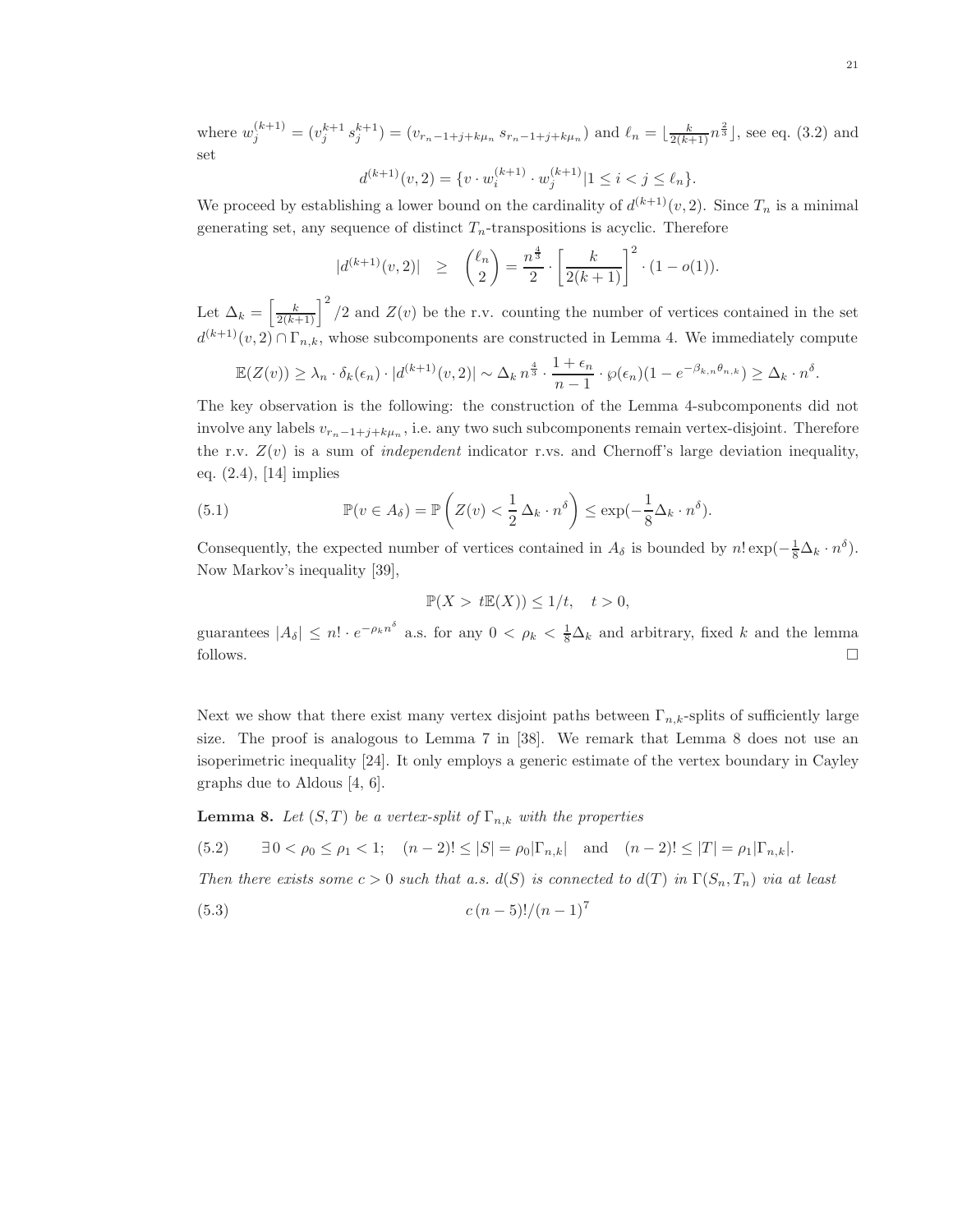vertex disjoint (independent) paths of length  $\leq$  3.

*Proof.* We distinguish the cases  $|B(S, 2)| \leq \frac{2}{3} n!$  and  $|B(S, 2)| > \frac{2}{3} n!$ . In the former case, we employ the generic estimate of vertex boundaries in Cayley graphs [4]

(5.4) 
$$
|\mathsf{d}(S)| \geq \frac{1}{\mathrm{diam}(\Gamma(S_n, T_n))} \cdot |S| \left(1 - \frac{|S|}{n!}\right).
$$

In view of eq.  $(5.2)$  and Lemma 2, eq.  $(5.4)$  implies

(5.5) 
$$
\exists d_1 > 0; \quad |\mathsf{d}(\mathsf{B}(S,2))| \ge \frac{d_1}{n^2} \cdot |\mathsf{B}(S,2)| \ge d_1 \cdot (n-4)!.
$$

According to Lemma 7, a.s. all but  $\leq n! e^{-\rho_k n^{\delta}}$  permutations are within distance 2 to some  $\Gamma_{n,k}$ . vertex, whence

(5.6) 
$$
|d(B(S, 2)) \cap B(T, 2)| \ge d_2 \cdot (n - 4)! \quad a.s..
$$

Let  $\beta_2 \in d(B(S, 2)) \cap B(T, 2)$ . Then there exists a path  $(\alpha_1, \alpha_2, \beta_2)$  such that  $\alpha_1 \in d(S)$ ,  $\alpha_2 \in$  $d(B(S, 1))$ . We distinguish the cases

$$
(5.7) \qquad |\mathsf{d}(\mathsf{B}(S,2)) \cap \mathsf{d}(\mathsf{B}(T,1))| \ge d_{2,1}(n-4)! \quad \text{and} \quad |\mathsf{d}(\mathsf{B}(S,2)) \cap \mathsf{B}(T,1)| \ge d_{2,2}(n-4)!.
$$

For  $|d(B(S, 2)) \cap d(B(T, 1))| \ge d_{2,1} (n-4)!$ , we consider the set

$$
T^*=\{\beta_1\in \mathsf{d}(T)\mid d(\beta_1,\beta_2)=1, \text{for some }\beta_2\in \mathsf{d}(\mathsf{B}(T,1))\}.
$$

Evidently, at most  $n-1$  elements in  $d(T)$  can be connected to a fixed  $\beta_2$ , whence

$$
|T^*| \geq \frac{1}{2}d_{2,1}\,(n-5)!\ .
$$

Let  $T_1 \subset T^*$  be some maximal set such that any pair of  $T_1$ -vertices  $(\beta_1, \beta'_1)$  has at least distance  $d(\beta_1, \beta_1') > 6$ . Then  $|T_1| > |T^*|/(n-1)^7$  since  $|B(v, 6)| < \sum_{i=1}^6 (n-1)^i < (n-1)^7$ . Any two of the paths from  $d(S)$  to  $T_1 \subset d(T)$  are of the form  $(\alpha_1, \alpha_2, \beta_2, \beta_1)$  and vertex disjoint since each of them is contained in  $\mathsf{T}(\beta_1,3)$ . Accordingly there are a.s. at least

(5.8) 
$$
\frac{1}{2}d_{2,1}(n-5)!/(n-1)^7
$$

vertex disjoint paths connecting  $d(S)$  and  $d(T)$ . In case of  $|d(B(S, 2)) \cap B(T, 1)| \geq d_{2,2}$   $(n-3)!$  we analogously conclude, that there exist a.s. at least

$$
(5.9) \t\t d_{2,2} (n-4)!/(n-1)^5
$$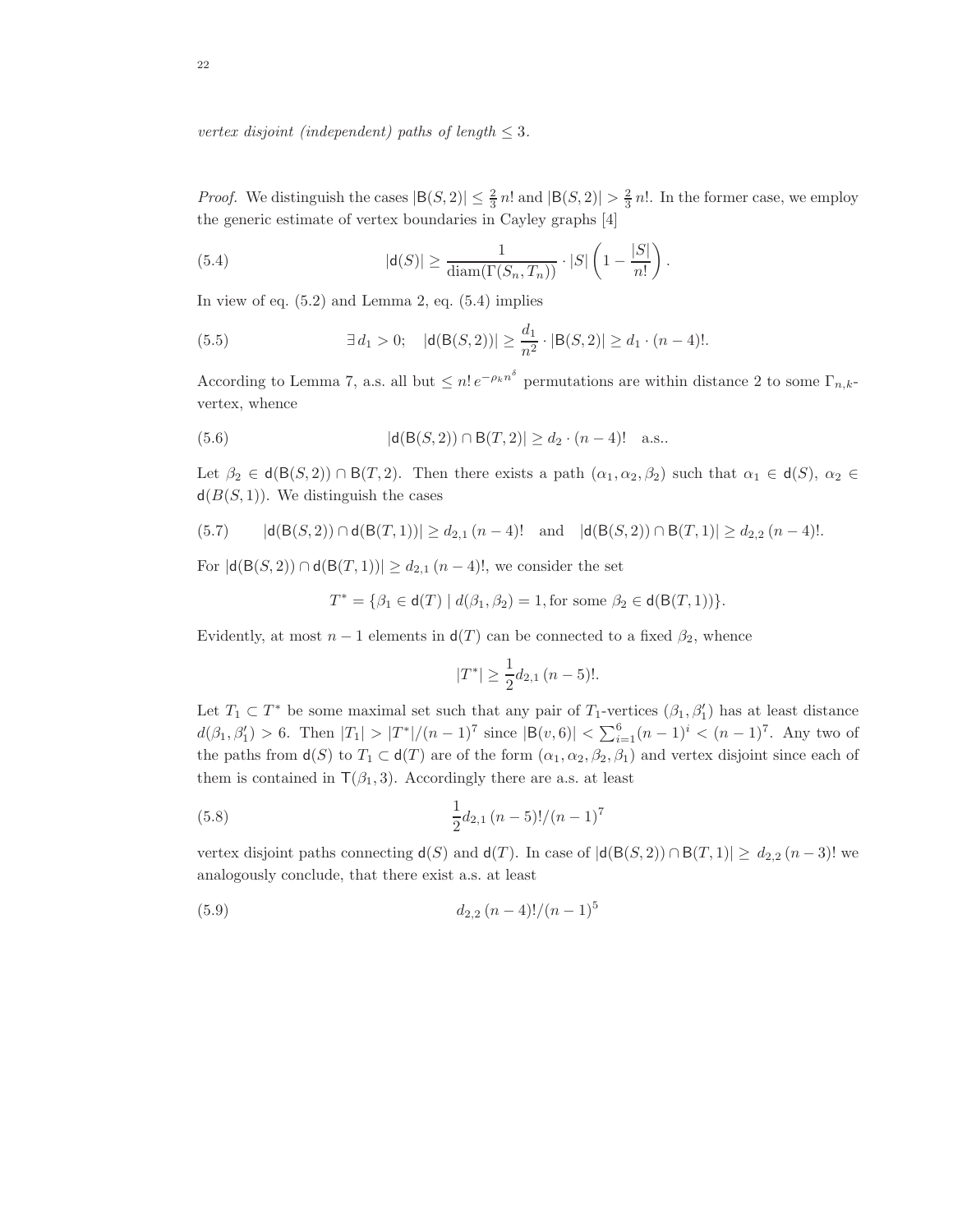vertex disjoint paths of the form  $(\alpha_1, \alpha_2, \beta_2)$  connecting  $d(S)$  and  $d(T)$ . It remains to consider the case  $|B(S, 2)| > \frac{2}{3} \cdot n!$ . By construction both: S and T satisfy eq. (5.2), whence we can, without loss of generality assume that also  $|B(S, 2)| > \frac{2}{3} \cdot n!$  holds. But then

$$
|B(S,2) \cap B(T,2)| > \frac{1}{3} n!
$$

and for each  $\alpha_2 \in B(S, 2) \cap B(T, 2)$  we select  $\alpha_1 \in d(S)$  and  $\beta_1 \in d(T)$ . We derive in analogy to the previous arguments that there exist a.s. at least

(5.10) 
$$
d_2 (n-2)!/(n-1)^5
$$

pairwise vertex disjoint paths of the form  $(\alpha_1, \alpha_2, \beta_1)$  and the proof of the lemma is complete.  $\Box$ 

**Proof of Theorem 1.** To prove the theorem we employ an argument due to Ajtai *et al.* [1] originally used for n-cubes and independent edge-selection. We proceed along the lines of [38] and select the  $\Gamma(S_n, T_n)$ -vertices in two distinct randomizations.

Let  $x_1, x_2 > 1$  such that  $\frac{1}{x_1} + \frac{1}{x_2} = 1$ . First we select with probability  $\frac{1+\epsilon_n/x_1}{n}$  and second with probability  $\frac{\epsilon_n}{x_2 \cdot n}$ . The probability of not being chosen in both rounds is given by

$$
\left(1 - \frac{1 + \epsilon_n/x_1}{n}\right)\left(1 - \frac{\epsilon_n}{x_2 \cdot n}\right) \ge 1 - \frac{1 + \epsilon_n}{n},
$$

whence it suffices to prove that after the second randomization there exists a giant component with the property  $|C_n^{(1)}| \sim |\Gamma_{n,k}|$ .

After the first randomization each  $\Gamma(S_n, T_n)$ -vertex has been selected with probability  $\frac{1+\epsilon_n/x_1}{n}$  and according to Lemma 6, we have

(5.11) 
$$
|\Gamma_{n,k}(x_1)| \sim \wp(\epsilon_n/x_1) |\Gamma_n(x_1)| \text{ a.s.},
$$

where  $\Gamma_n(x_1) \subset \Gamma_n$ . Suppose  $\Gamma_{n,k}(x_1)$  contains a "large" component, S. To be precise a component S of size

$$
(n-2)! \le |S| \le (1-b) |\Gamma_{n,k}(x_1)|, \text{ where } b > 0.
$$

Then there exists a split of  $\Gamma_{n,k}(x_1), (S,T)$ , satisfying the assumptions of Lemma 8. We observe that Lemma 4 limits the number of ways these splits can be constructed. Recall (eq. (4.1))

$$
M_k(n) = \frac{1}{2^{k+2}} \cdot \left[ \frac{1}{4k(k+1)} \right]^k \cdot n^{\frac{2}{3} + k\delta}.
$$

Obviously, there are at most  $2^{n!/M_k(n)}$  ways to select S of such a split. Now we employ Lemma 8. In view of  $(n-2)! \leq |S|$ , Lemma 8 implies that there exists some  $c > 0$  such that a.s.  $d(S)$  is connected to  $d(T)$  in  $\Gamma(S_n, T_n)$  via at least  $c \cdot n!/n^{12} \leq c \cdot |S|/n^{10}$  vertex disjoint paths of length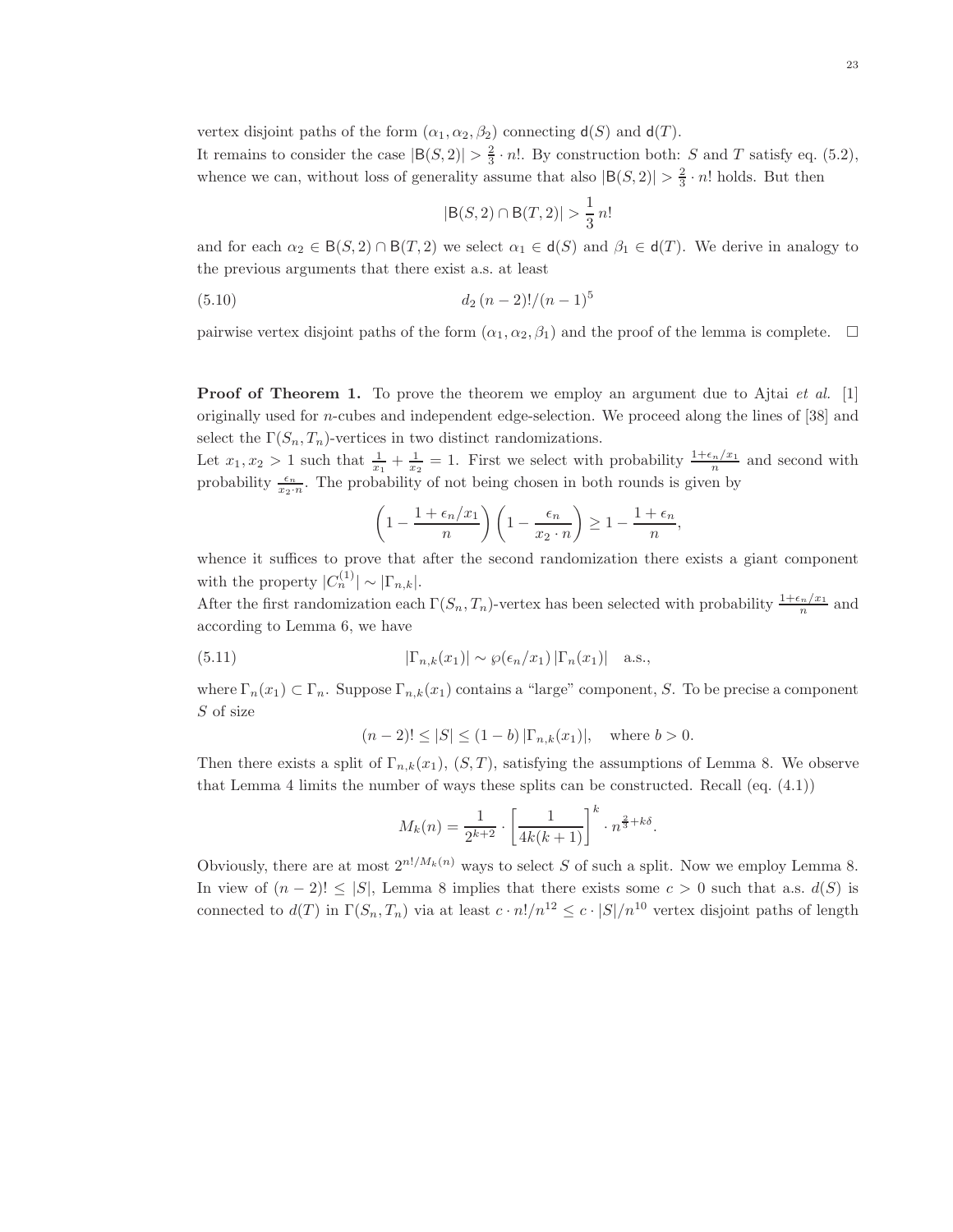$<$  3.

We next perform the second randomization and select  $\Gamma(S_n, T_n)$ -vertices with probability  $\frac{\epsilon_n/x_2}{n}$ . None of the above  $c \cdot |S|/n^{10}$  paths can be selected during this process. Since any two paths are vertex disjoint the expected number of such splits is, by linearity of expectation, less than

(5.12) 
$$
2^{n!/M_k(n)}(1 - (\epsilon_n/x_2n)^4)^{\frac{c \cdot n!}{n^{12}}} \leq 2^{n!/M_k(n)}e^{-c'n!/n^{16}} \text{ for some } c, c' > 0.
$$

Accordingly, choosing k sufficiently large the expected number of these  $\Gamma_{n,k}(x_1)$ -splits tends to zero, i.e. for any  $k \geq k_0 \in \mathbb{N}$  there exists a.s. no two component split  $(S,T)$  of  $\Gamma_{n,k}(x_1)$  with the property  $\rho_0|\Gamma_{n,k}(x_1)| = |S| \leq |T|$ . Consequently, there exists some subcomponent  $C_n(x_1)$  with the property

$$
|C_n(x_1)| = |\Gamma_{n,k}(x_1)| \sim \wp(\epsilon_n/x_1) |\Gamma(x_1)| \quad \text{a.s.},
$$

obtained by the merging of the subcomponents of size  $\geq M_k(n)$  generated during the first randomization via the paths selected during the second. Since  $\wp(\epsilon_n/x_1)$  is continuous in the parameter  $\epsilon_n/x_1$ , see eq. (3.1), we derive, for  $x_1$  tending to 1

(5.13) 
$$
|C_n^{(1)}| = \lim_{x_1 \to 1} |C_n(x_1)| \sim \wp(\epsilon_n) |\Gamma_n| \text{ a.s.}
$$

It remains to prove uniqueness. Any other largest component,  $\tilde{C}_n$ , is necessarily contained in  $\Gamma_{n,k}$ . However, we have just proved  $|C_n^{(1)}| \sim \wp(\epsilon_n)|\Gamma_n|$  and according to Lemma 6,  $\wp(\epsilon_n)|\Gamma_n| \sim |\Gamma_{n,k}|$ . Therefore  $|\tilde{C}_n| = o(|C_n^{(1)}|)$ , whence  $C_n^{(1)}$  is unique.

Acknowledgments. Emma Y. Jin would like to thank the Alexander von Humboldt Foundation for their support. We are grateful to Fenix W.D. Huang and Rita R. Wang for their help.

#### **REFERENCES**

- [1] M. Ajtai, J. Komlós and E. Szemerédi, Largest random component of a k-cube, Combinatorica 2(1982), 1-7.
- [2] S.B. Akers, D. Harel and B. Krishnamurthy, The star graph: An attractive alternative to the n-cube, Proceedings of the International Conference on Parallel Processing 1987, 393-400.
- [3] S.B. Akers and B. Krishnamurthy, A group theoretic model for symmetric interconnection networks, IEEE Transactionsaction on Computers 38(1989), 555-565.
- [4] D. Aldous and P. Diaconis, Strong uniform times and finite random walks, Adv. in Appl. Math. 2(1987), 69-97.
- [5] T. Araki, Hyper hamiltonian laceability of Cayley graphs generated by transpositions, Networks 2006, 121-124.
- [6] L. Babai, Local expansion of vertex transitive graphs and random generation in finite groups, Proc 23 ACM Symposium on Theory of Computing (ACM New York) 1(1991), 164-174.
- [7] N. Berestycki and R. Durrett, (2006) A phase transition in the random transposition random walk, Probab. Theory Relat. Fields, 136, 203-233.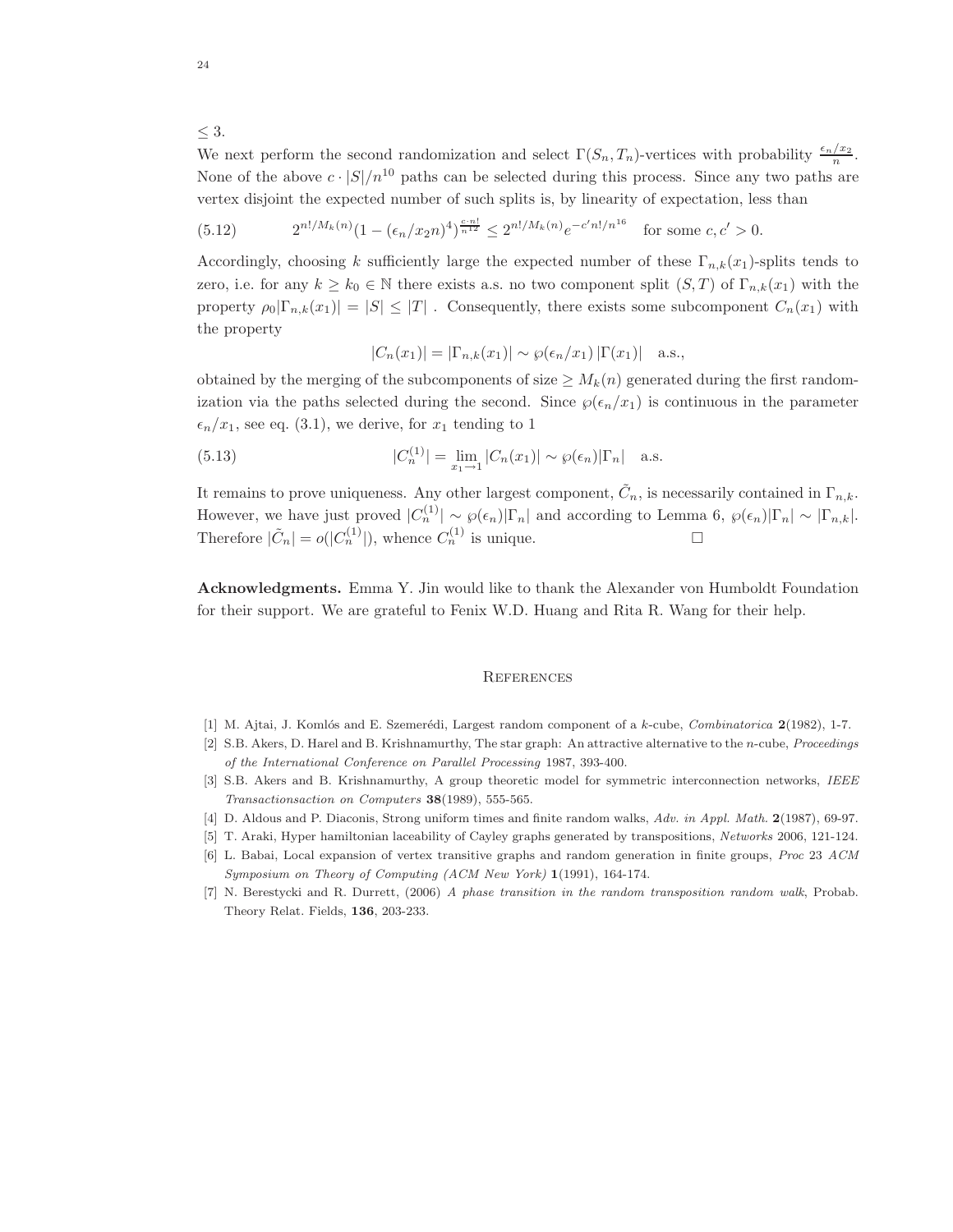- [8] N. Berestycki and R. Durrett, (2007) Limiting behavior for the distance of a random walk, http://citeseerx.ist.psu.edu/viewdoc/summary?doi=10.1.1.136.6004.
- [9] B. Bollobás, Y. Kohayakawa and T. Luczak, On the evolution of random Boolean functions, *Extremal Problems*  $for Finite Sets Visegr\acute{a}d (Hungary)(1991), 137-156.$
- [10] B. Bollobás, Y. Kohayakawa and T. Luczak, The evolution of random subgraphs of the cube, Random Struct. Alg.  $3(1992)$ , 55-90.
- [11] G. Bourque and P. Pevzner, (2002) Genome-scale evolution: Recontructing gene orders in the ancestral species, Genome research, 12(1), 26-36.
- [12] A. Cayley (1878) Desiderata and suggestions: No. 2. The Theory of groups: graphical representation, Amer. J. Math., 2, 174-176.
- [13] A. Caprara and G. Lancia, (2000) Experimental and statistical analysis of sorting by reversals, Comparative Genomics, D. Sankoff, J.H. Nadeau (Eds.), Kluwer Academic Publishers, Dordrecht, 171-184.
- [14] H. Chernoff. A measure of the asymptotic efficiency for tests of a hypothesis based on the sum of observations, Annals of Mathematical Statistics 23(1952), 493-509.
- [15] B.S. Chlebus, K. Diks and A. Pelc, Reliable Broadcasting in Hypercubes with Random Link and Node Failures, Combinatorics, Probability and Computing 5(1996), 337-350.
- [16] R. Durrett, Random graph dynamics, Cambridge University Press, ISBN-13: 978-0-521-86656-9, ISBN-10: 0-521-86656-1.
- [17] P. Erdös and A. Rényi, On random graphs, *Publications Mathematicae* 6(1959), 290-297.
- [18] P. Erdös and A. Rényi, The evolution of random graphs, Magyar Tud. Akad. Mat. Kutató Int. Közl. 5(1960), 17-61.
- [19] N. Eriksen and A. Hultman, Estimating the expected reversal distance after a fixed number of reversals, Advances in Appl. Math.  $32(2004)$ , 439-453.
- [20] A.H. Esfahanian, Generalized Measures of Fault Tolerance with Application to n-Cube Networks, IEEE Transactions on Computers 38(11)(1993), 1586-1591.
- [21] L.J. Fan, C.B. Yang and S.H. Shiau, Routing algorithms on the bus-based hypercube network, IEEE Transactions on Parallel and Distributed Systems  $16(4)(2005)$ , 335-348.
- [22] R. van der Hofstad, Random graphs and complex networks, Eindhoven University of Technology, 2010.
- [23] S. Hannenhalli and P.A. Pevzner, Transforming cabbage into Turnip (Polynomial Algorithm for sorting signed permutations by reversals), *Journal of the ACM* 48(1999), 1-27.
- [24] L.H. Harper, Minimal numberings and isoperimetric problems on cubes, Theory of Graphs, International Symposium, Rome 1966.
- [25] T.E. Harris, The Theory of Branching Processes (Dover Phenix editions), Dover Pubns. Springer Verlag 1963.
- [26] S.Y. Hsieh, G.H. Chen and C.W. Ho, Hamiltonian-laceability of star graphs, Networks 36(2000), 225-232.
- [27] S.Y. Hsieh, Embedding longest fault-free paths onto star graphs with more vertex faults, Theoretical Computer Science 337(2005), 370-378.
- [28] S.Y. Hsieh, G.H. Chen and C.W. Ho, Longest fault-free paths in star graphs with vertex faults, Theoretical Computer Science 262(2001), 215-227.
- [29] S.Y. Hsieh, G.H. Chen and C.W. Ho, Longest fault-free paths in star graphs with edge faults, IEEE Transactions on Computers 50(2001), 960-971.
- [30] J. Irving and A. Rattan, Minimal Factorizations of Permutations into Star Transpositions, FPSAC 2008.